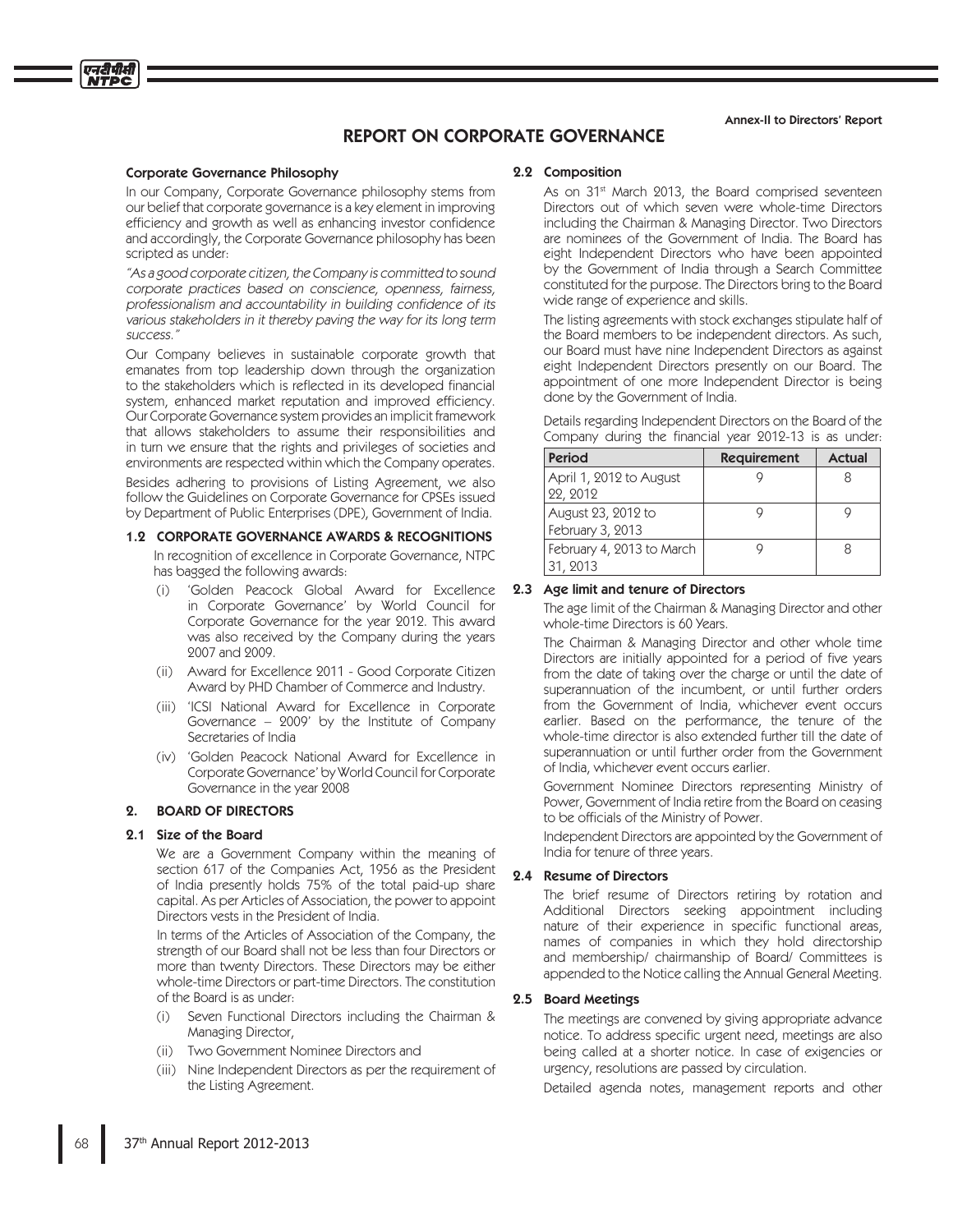explanatory statements are normally circulated atleast a week before the Board Meeting in the defined agenda format amongst the members for facilitating meaningful, informed and focused discussions at the meetings. Where it is not practicable to circulate any document or the agenda is of confidential nature, the same is tabled with the approval of CMD. Confidential matters are discussed at the meeting without written material being circulated.

The meetings of the Board of Directors are normally held at the Company's registered office situated in New Delhi.

Thirteen Board Meetings were held during the financial year

2012-13 on April 19, May 10, June 12, July 27, August 23, September 22, October 26, November 7, November 26, December 28, 2012, January 21, February 26, and March 22, 2013. The maximum interval between any two meetings during this period was 44 days. Details of number of Board meetings attended by Directors, attendance at last AGM, number of other directorship/committee membership (viz., Audit Committee and Shareholders Grievance Committee as per the Listing Agreement) held by them during the year 2012-13 are tabulated below:

एनदीपीसी **NTPC** 

| S.<br>No.   | <b>Directors</b>                                                    | Meeting<br>held during<br>respective | No. of<br><b>Board</b><br><b>Meetings</b> | <b>Attendance</b><br>at the last<br><b>AGM</b> | <b>Number</b><br>of other<br>Director- |                    | <b>Number of Committee</b><br>memberships in companies<br>on 31.03.13 <sup>\$</sup> |
|-------------|---------------------------------------------------------------------|--------------------------------------|-------------------------------------------|------------------------------------------------|----------------------------------------|--------------------|-------------------------------------------------------------------------------------|
|             |                                                                     | tenures of<br><b>Directors</b>       | <b>Attended</b>                           | (held on<br>18.09.12)                          | ships held on<br>31.03.13              | <b>As Chairman</b> | As Member                                                                           |
|             | <b>Functional Directors</b>                                         |                                      |                                           |                                                |                                        |                    |                                                                                     |
| $1_{\cdot}$ | Shri Arup Roy Choudhury<br>Chairman & Managing<br>Director          | 13                                   | 13                                        | <b>Yes</b>                                     | 8                                      |                    |                                                                                     |
| 2.          | Shri A.K. Singhal<br>Director (Finance)                             | 13                                   | 13                                        | <b>Yes</b>                                     | 8                                      | $\overline{4}$     | $\mathbf{1}$                                                                        |
| 3.          | Shri I.J. Kapoor<br>Director (Commercial)                           | 13                                   | 12                                        | <b>Yes</b>                                     | 5                                      | $\frac{1}{2}$      | ÷.                                                                                  |
| 4.          | Shri B.P. Singh<br>Director (Projects)                              | 13                                   | 11                                        | <b>Yes</b>                                     | 5                                      | $\mathbf{1}$       | $\mathbf{1}$                                                                        |
| 5.          | Shri D.K. Jain<br>Director (Technical)<br>(upto 30.06.2012)         | 3                                    | 3                                         | $NA*$                                          | $NA*$                                  | $NA*$              | $NA*$                                                                               |
| 6.          | Shri S.P. Singh<br>Director (Human Resources)<br>(upto 28.02.2013)  | 12                                   | 12                                        | <b>Yes</b>                                     | $NA*$                                  | $NA*$              | $NA*$                                                                               |
| 7.          | Shri N.N. Misra<br>Director (Operations)                            | 13                                   | 13                                        | <b>Yes</b>                                     | 9                                      | $\frac{1}{2}$      | 5                                                                                   |
| 8.          | Shri A.K. Jha<br>Director (Technical)<br>(w.e.f. 01.07.2012)        | 10                                   | 10 <sup>1</sup>                           | <b>Yes</b>                                     | 5                                      | L,                 | $\mathbf{1}$                                                                        |
| 9.          | Shri U.P. Pani<br>Director (Human Resources)<br>(w.e.f. 01.03.2013) | $\mathbf{1}$                         | $\mathbf{1}$                              | $NA*$                                          | $\overline{2}$                         |                    | $\mathbf{1}$                                                                        |
|             | Non-executive Directors (Government Nominees)                       |                                      |                                           |                                                |                                        |                    |                                                                                     |
| 10.         | Shri I.C.P. Keshari<br>JS (Th.), Ministry of Power                  | 13                                   | 10                                        | <b>No</b>                                      | $\mathbf{1}$                           |                    |                                                                                     |
| 11.         | Shri Rakesh Jain<br>JS&FA, Ministry of Power                        | 13                                   | 12                                        | <b>Yes</b>                                     | $\mathbf{1}$                           | $\mathbf{1}$       | $\overline{2}$                                                                      |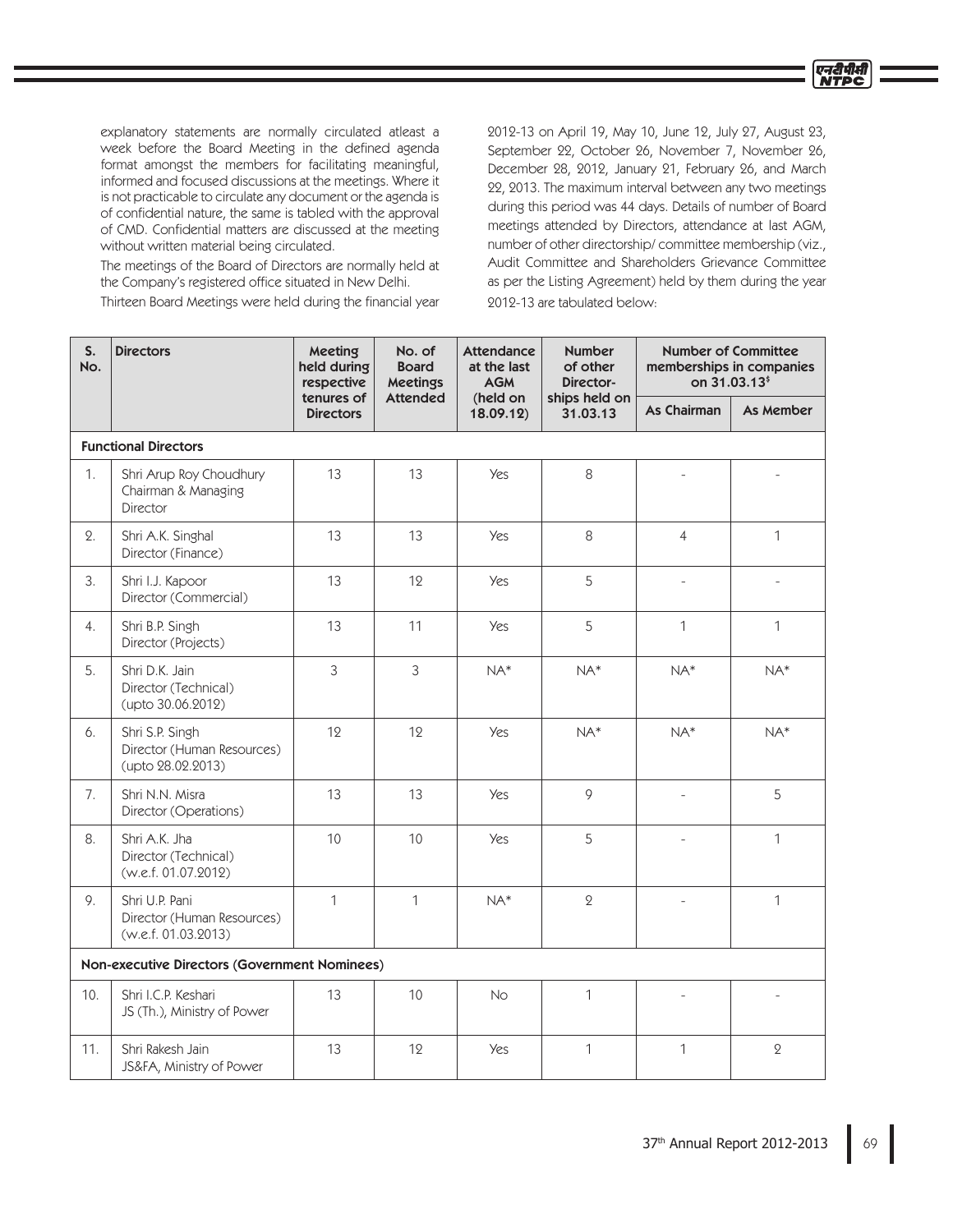|     | <b>Independent Directors</b>                                                               |    |                |            |                |              |                |
|-----|--------------------------------------------------------------------------------------------|----|----------------|------------|----------------|--------------|----------------|
| 12. | Dr. M. Govinda Rao<br>Director, NIPFP<br>(upto 03.02.2013)                                 | 11 | 9              | <b>Yes</b> | $NA*$          | $NA*$        | $NA*$          |
| 13. | Shri S.B. Ghosh Dastidar<br>Former Member (Traffic),<br>Railways                           | 13 | 10             | <b>Yes</b> | $\mathbf{1}$   | $\mathbf{1}$ |                |
| 14. | Shri R.S. Sahoo<br>Practising Chartered<br>Accountant                                      | 13 | 11             | <b>Yes</b> | 3              |              | 1              |
| 15. | Shri Ajit M. Nimbalkar<br>Ex-Chief Secretary,<br>Government of Maharashtra                 | 13 | 8              | <b>Yes</b> | $\overline{2}$ |              |                |
| 16. | Shri S.R. Upadhyay<br>Ex-CMD, Mahanadi<br>Coalfields Limited                               | 13 | 12             | <b>Yes</b> | $\overline{2}$ |              |                |
| 17. | Ms. H.A. Daruwalla<br>Ex-CMD, Central Bank of<br>India                                     | 13 | 13             | <b>Yes</b> | $\overline{4}$ | $\mathbf{1}$ | $\mathfrak{Z}$ |
| 18. | Shri A.N. Chatterji<br>Ex-Deputy, C&AG, Govt. of<br>India                                  | 13 | 10             | <b>Yes</b> |                | L.           | 1              |
| 19. | Prof. Sushil Khanna<br>Professor of Economics and<br>Strategic Management, IIM,<br>Kolkata | 13 | 6              | <b>Yes</b> | 3              |              |                |
| 20. | Dr. A. Didar Singh<br>Ex-Secretary to the Govt.<br>of India<br>(w.e.f. 23.08.2012)         | 9  | $\overline{7}$ | <b>Yes</b> | $\mathbf 2$    |              |                |

\*NA indicates that concerned person was not a Director on NTPC's Board on the relevant date.

\$ In line with clause 49 of Listing Agreement, only the Audit Committee and Shareholders/ Investors Grievance Committee have been taken into consideration in reckoning the number of committee memberships of Directors or Chairman and as Member.

#### 2.6 Information placed before the Board of Directors:

The Board has complete access to any information within the Company to be able to take informed and meaningful decisions, exercise control over the organisation as well as to review the progress of implementation of the strategic decisions and corporate plans formulated by the Board. The information regularly supplied to the Board includes:

- $\triangleright$  Annual operating plans and budgets and any updates.
- Capital Budgets and any updates.
- Review of progress of ongoing projects including critical ⋗ issues and areas needing management attention
- $\triangleright$  Quarterly financial results.
- $\blacktriangleright$ Annual Accounts, Directors' Report, etc.
- ➤ Major investments, formation of subsidiaries and Joint Ventures, Strategic Alliances, etc.
- Minutes of meetings of Audit Committee and other  $\blacktriangleright$ Committees of the Board.
- > Minutes of meetings of Board of Directors of subsidiary companies.
- $\triangleright$  Fatal or serious accidents, dangerous occurrences, etc.
- > Operational highlights and substantial non-payment for goods sold by the Company.
- $\triangleright$  Award of large value contracts.
- Disclosure of Interest by Directors about directorship  $\blacktriangleright$ and committee positions occupied by them in other companies.
- $\triangleright$  Quarterly Report on foreign exchange exposures.
- > Quarterly Report on Foreign Travel of Functional Directors and Employees.
- Quarterly Report on Short Term Deposits and Investments.

एनटीपीक्ष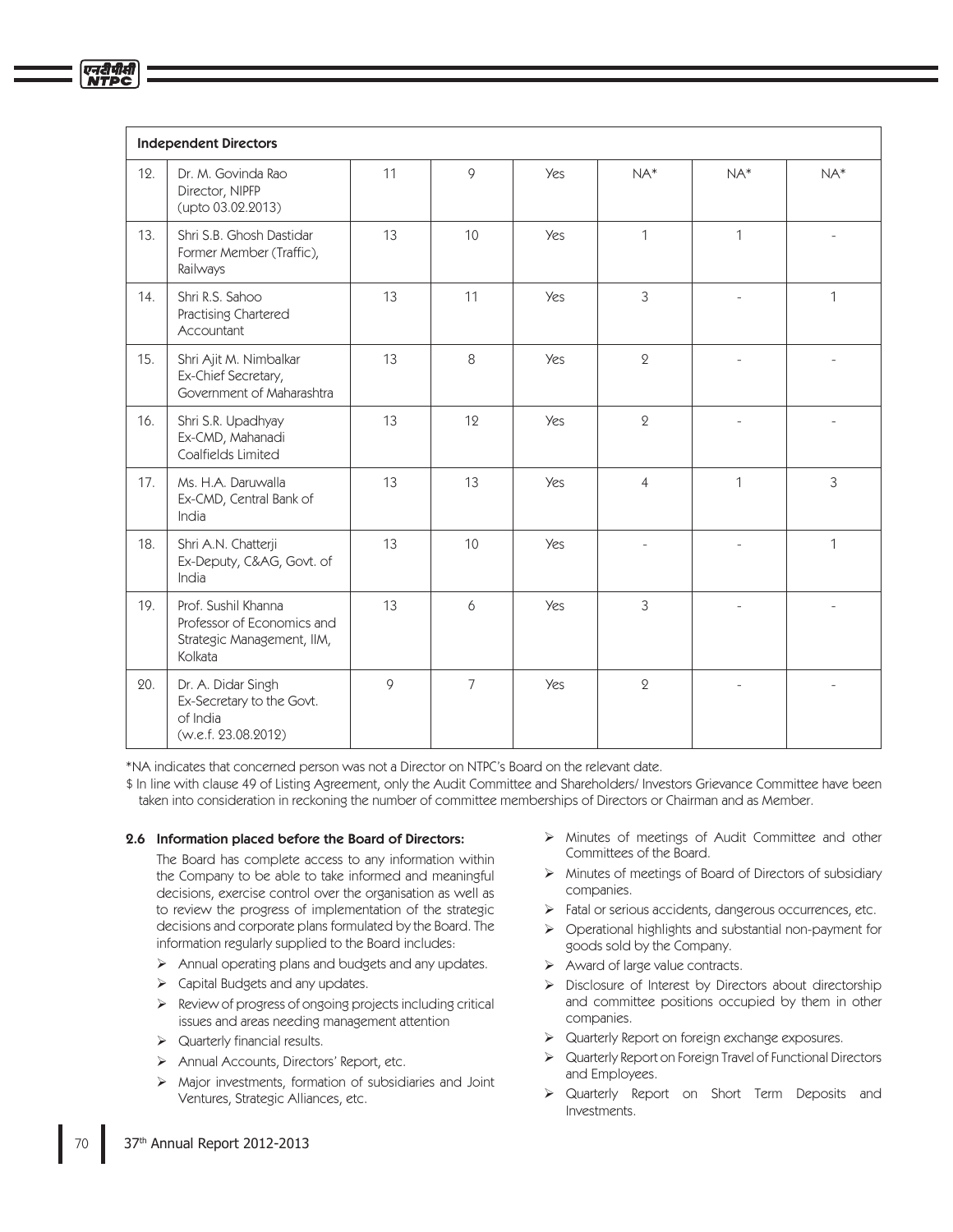

- Quarterly Report on Contract awarded on nomination basis.
- Quarterly Report on Reconciliation of Share Capital Audit
- Quarterly Report on Business Activities of various Joint Venture Companies and Subsidiaries of NTPC
- Non-Compliance of any regulatory, statutory or listing requirements and shareholders services such as nonpayment of dividend, delay in share transfer, etc.
- Quarterly report on Compliance of various laws
- The information on recruitment and promotion of senior officers to the level of Executive Director which is just below the Board level and Company Secretary.
- Any significant development in Human Resources/ Industrial Relations like signing of wage agreement, implementation of Voluntary Retirement Scheme, etc.
- Information relating to major legal disputes.
- Action Taken Report on all pending matters.
- Highlights of important events from last meeting to the current meeting.
- Any other information required to be presented to the Board for information or approval.

#### **COMMITTEES OF THE BOARD OF DIRECTORS**  $\overline{3}$ .

The Board has established the following Committees:-

- Audit Committee.  $i$
- ii). Shareholders' / Investors' Grievance Committee.
- Remuneration Committee  $iii)$
- iv) Committee on Management Controls.
- Project Sub-Committee.  $V)$
- vi) Investment/Contribution Sub-Committee.
- vii) Contracts Sub- Committee.
- viii) Committee of Functional Directors for Contracts
- ix) Committee of the Board for Allotment and Post-Allotment activities of NTPC's Securities
- Committee for Corporate Social Responsibility  $x$ )
- xi) Committee for Vigilance Matters
- xii) Committee for Mine Development
- xiii) Sustainable Development Committee
- xiv) Committee for Review of Coal Import Policy
- xv) Foreign Exchange Risk Management Committee

## 3.1 AUDIT COMMITTEE

The constitution, quorum, scope, etc. of the Audit Committee is in line with the Companies Act, 1956, provisions of Listing Agreement and Guidelines on Corporate Governance as issued by Department of Public Enterprises, Govt. of India.

#### **Scope of Audit Committee**

- 1. Discussion with Auditors periodically about internal control systems and the scope of audit including observations of the auditors.
- 2. Reviewing, with the management, the quarterly financial statements before submission to the Board for approval.
- 3. Ensure compliance of Internal Control Systems.
- 4. Oversight of the Company's financial reporting process and the disclosure of its financial information to ensure that the financial statement is correct, sufficient and credible
- 5. Noting appointment and removal of external auditors. Recommending audit fee of external auditors and also approval for payment for any other service.
- 6. Reviewing, with the management, the annual financial statements before submission to the board for approval, with particular reference to:
	- a. Matters required to be included in the Director's Responsibility Statement to be included in the Board's report in terms of clause (2AA) of section 217 of the Companies Act, 1956;
	- b. Changes, if any, in accounting policies and practices and reasons for the same;
	- c. Major accounting entries involving estimates based on the exercise of judgment by management;
	- d. Significant adjustments made in the financial statements arising out of audit findings;
	- e. Compliance with listing and other legal requirements relating to financial statements;
	- f. Disclosure of any related party transactions;
	- g. Qualifications in the draft audit report.
- 7. Reviewing, with the management, performance of statutory and internal auditors, the adequacy of internal control systems and suggestion for improvement of the same.
- 8. Reviewing the adequacy of internal audit function, including the structure of the internal audit department, staffing and seniority of the official heading the department, reporting structure coverage and frequency of internal audit.
- 9. Discussion with internal auditors any significant findings and follow up there on. Review of internal audit observations outstanding for more than two years.
- 10. Reviewing the findings of any internal investigations by the internal auditors into matters where there is suspected fraud or irregularity or a failure of internal control systems of a material nature and reporting the matter to the Board.
- 11. Discussion with statutory auditors before the audit commences, about the nature and scope of audit as well as have post-audit discussion to ascertain any area of concern
- 12. To look into the reasons for substantial defaults in the payment to the depositors, debenture holders, shareholders (in case of non payment of declared dividends) and creditors.
- 13. Review of observations of C&AG including status of Government Audit paras.
- 14. To review the functioning of the Whistle Blower mechanism.
- 15. Investigation into any matter in relation to the items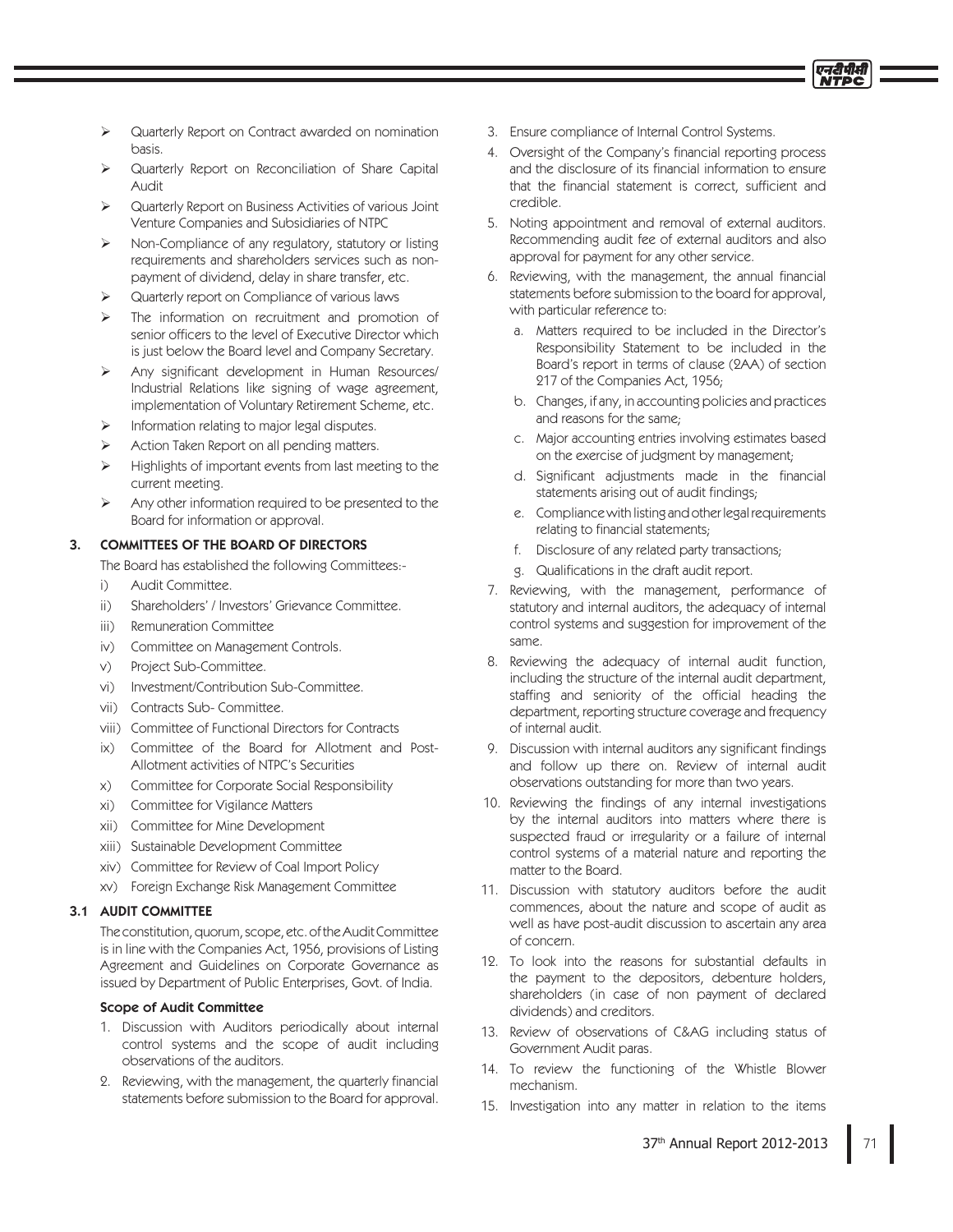specified above or referred to it by the Board.

- 16. To review the follow up action taken on the recommendations of Committee on Public Undertakings (COPU) of the Parliament.
- 17. Provide an open avenue of communication between the independent auditors, internal auditors and the Board of Directors.
- 18. Review with the independent auditor the co-ordination of audit efforts to assure completeness of coverage, reduction of redundant efforts and the effective use of all audit resources.
- 19. Consider and review the following with the independent auditor and the management:
	- a) The adequacy of internal controls including computerized information system controls and security, and
	- b) Related findings and recommendations of the independent auditor and internal auditor, together with the management responses.
- 20. Consider and review the following with the management, internal auditor and the independent auditor:
	- a) Significant findings during the year, including the status of previous audit recommendations.
	- b) Any difficulties encountered during audit work including any restrictions on the scope of activities or access to required information.
- 21. Reviewing with the management, statement of uses/ application of funds raised through an issue (public issue, right issue, preferential issue etc.), statement of funds utilised for purposes other than stated in the offer documents/prospectus/notice and the report submitted by the monitoring agency monitoring the utilisation of proceeds of a public or rights issue and making appropriate recommendations to the board to take up steps in this matter.

#### Constitution

The Audit Committee has been constituted with the membership  $\circ$ f:

- $\overline{1}$ Four Independent Directors to be nominated by the Board from time to time.
- Joint Secretary & Financial Advisor (JS & FA), Ministry of Power (MOP), Government of India nominated on the Board of NTPC.

#### Composition

As on 31<sup>st</sup> March 2013, the Audit Committee comprised the following members:-

| Shri S.B. Ghosh Dastidar | Independent Director |
|--------------------------|----------------------|
| Shri R.S. Sahoo          | Independent Director |
| Shri A.N. Chatterji      | Independent Director |
| Ms. H.A. Daruwalla       | Independent Director |
| Shri Rakesh Jain         | Government Nominee   |

Director (Finance), Head of Internal Audit Department and

the Statutory Auditors are invited to the Audit Committee Meetings for interacting with the members of the Committee. Besides, Cost Auditors of the Company are also invited to the meetings of the Audit Committee as and when required. Senior functional executives are also invited as and when required to provide necessary inputs to the Committee.

The Company Secretary acts as the Secretary to the Committee

#### **Meetings and Attendance**

Eight meetings of the Audit Committee were held during the financial year 2012-13 on April 13, May 10, May 17, July 10, July 26, October 25, December 27, 2012 and January 21, 2013.

The details of the meetings of Audit Committee attended by the members are as under-

| <b>Members of Audit</b><br>Committee    | <b>Meetings</b><br>held during<br>his tenure | <b>Meetings</b><br>attended |
|-----------------------------------------|----------------------------------------------|-----------------------------|
| Shri Rakesh Jain                        |                                              |                             |
| Shri S.B. Ghosh Dastidar                |                                              |                             |
| Dr. M. Govinda Rao<br>(upto 03.02.2013) |                                              |                             |
| Shri R.S. Sahoo                         |                                              | 5                           |
| Shri A.N. Chatterji                     |                                              |                             |
| Ms. H.A. Daruwalla                      |                                              |                             |

Shri S.B. Ghosh Dastidar, Independent Director chaired seven Meetings of the Audit Committee out of eight Meetings held during the financial year 2012-13. One Meeting was chaired by Dr. M. Govinda Rao in the absence of Shri S.B. Ghosh Dastidar. Shri S.B. Ghosh Dastidar, Chairman of the Audit Committee was present in the Annual General Meeting to answer the queries of the shareholders.

Director (Finance) and Head of Internal Audit were present in all Audit Committee Meetings held during the year under review as invitees as per requirement of Listing Agreement.

### 3.2 SHAREHOLDERS' / INVESTORS' GRIEVANCE COMMITTEE

The Company has constituted 'Shareholders' / Investors' Grievance Committee'.

#### Scope of the Committee

This Committee looks into redressal of Shareholders' and Investors' complaints like delay in transfer of shares, nonreceipt of balance sheets, non-receipt of declared dividend etc. as well as complaints/grievances of the Bondholders.

#### Constitution

The Committee has been constituted with the membership  $\bigcirc f$ :

- i) One Nominee Director of Ministry of Power represented on the Board of NTPC
- ii) Director (Finance), NTPC and
- iii) Director (HR) or Director (Technical), NTPC
- iv) One Independent Director.

## Composition

As on 31<sup>st</sup> March 2013, this committee comprised the following Directors: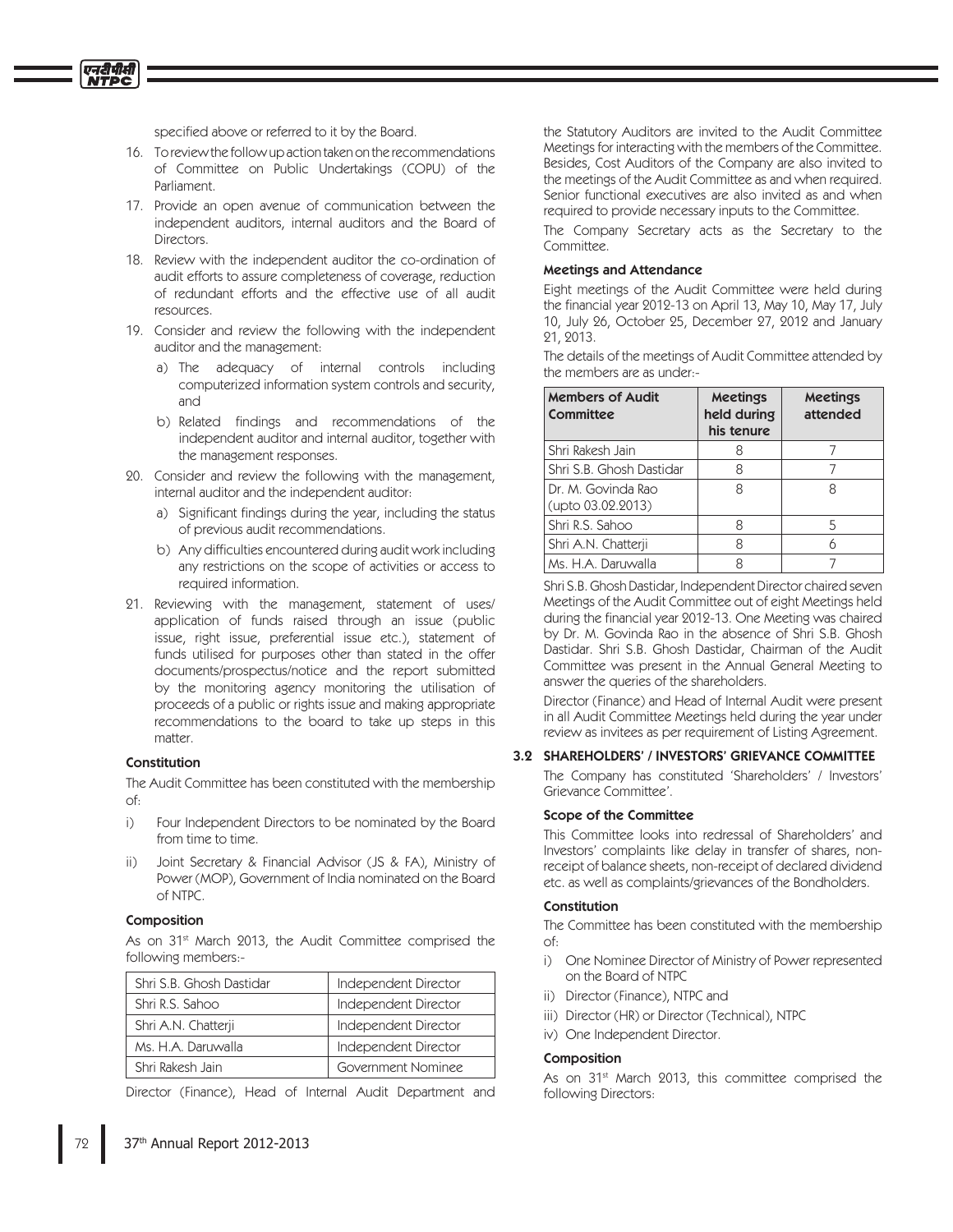| Shri Rakesh Jain   | Government Nominee and<br>Chairman of the Committee |
|--------------------|-----------------------------------------------------|
| Shri A.K. Singhal  | Director (Finance)                                  |
| Shri U.P. Pani     | Director (HR)                                       |
| Ms. H.A. Daruwalla | Independent Director                                |

## Meeting and Attendance

Three meetings of the Shareholders' / Investors' Grievance Committee were held during the financial year 2012-13 on July 26, November 7, 2012 and March 22, 2013.

The detail of the meetings of Shareholders'/ Investors' Grievance Committee attended by the Members is as under:-

| Members of Shareholders'<br>/ Investors' Grievance<br>Committee | <b>Meetings</b><br>held during<br>their tenure | <b>Meetings</b><br>attended |
|-----------------------------------------------------------------|------------------------------------------------|-----------------------------|
| Shri Rakesh Jain                                                |                                                |                             |
| Shri A.K. Singhal                                               | 3                                              |                             |
| Shri S.P. Singh<br>(upto 28.02.2013)                            | 9                                              |                             |
| Ms. H.A. Daruwalla                                              | 3                                              |                             |
| Shri U.P. Pani<br>(w.e.f. 01.03.2013)                           |                                                |                             |

## Name and designation of Compliance Officer

Shri A.K. Rastogi, Company Secretary is the Compliance Officer in terms of Clause 47 of the Listing Agreement.

#### Investor Grievances

During the financial year ending 31<sup>st</sup> March 2013, Company has attended its investor grievances expeditiously except for the cases constrained by disputes or legal impediments. The details of the complaints received, resolved and disposed off during the year including those received, resolved and disposed off through SCORES are as under:

| <b>Particulars</b>                         | <b>Opening</b><br><b>Balance</b> |      | Received Resolved | Pending |
|--------------------------------------------|----------------------------------|------|-------------------|---------|
| SEBI / Stock<br>Exchange<br>complaints     | $\mathbf{Q}$                     | 56   | 57                |         |
| Other IPO<br>related<br>complaints         |                                  | 43   | 43                |         |
| Other<br>Dividend<br>related<br>complaints |                                  | 4769 | 4769              |         |
| Total                                      | 2                                | 4868 | 4869              |         |

Investor complaints shown pending as on 31<sup>st</sup> March, 2013 have been attended subsequently.

### Number of pending share transfers

As on 31<sup>st</sup> March 2013, 6 share transfer requests were pending, which were approved in the meeting held during April 2013.

Share Transfers have been affected during the year well within the time prescribed by the Stock Exchanges and a certificate to this effect duly signed by a Practising Company Secretary has been furnished to Stock Exchanges.

## SCORES – Automated System of Lodging Complaints against Listed Companies

Securities and Exchange Board of India has a web based complaints redressal system namely 'SCORES (SEBI Complaints Redress System)', through which a shareholder can lodge a complaint against a company for his/ her grievances. The status of every complaint can be viewed online and the shareholder can send reminder for the complaints. When the complaint is registered, a unique complaint registration number is allotted for future reference and tracking. The concerned entity (intermediary or listed company) takes actions for the redressal of the complaints and uploads Action Taken on the complaint. The concerned entity (intermediary or listed company) or an investor can seek and provide clarifications online to each other. SEBI disposes the complaints if it is satisfied that the complaint has been redressed adequately.

An investor, who is not familiar with SCORES or does not have access to SCORES, can lodge the complaints in physical form.

Through this system, the investors were able to check the status of the complaints i.e. with whom the complaint is pending, upon whom the responsibility has been fixed and for how much time the complaint has been pending. SCORES saved considerable time of the Company in resolving the complaints, thereby benefitting investors.

During the financial year 2012-13, 42 nos. of complaints were received, 41 nos. of complaints were resolved and only one complaint remained pending to be resolved through SCORES as on 31.03.2013.

## 3.3 REMUNERATION COMMITTEE

Our Company, being a Central Public Sector Undertaking, the appointment, tenure and remuneration of Directors are decided by the President of India. However, as per the provisions of the DPE Guidelines, a Remuneration Committee was constituted to decide the annual bonus/variable pay pool and policy for its distribution within the prescribed limits. As on 31<sup>st</sup> March 2013, the Committee comprised the following Members:

| Shri Ajit M. Nimbalkar | Independent Director |
|------------------------|----------------------|
| Shri S.R. Upadhyay     | Independent Director |
| Shri A.N. Chatterji    | Independent Director |
| Shri I.C.P. Keshari    | Government Nominee   |
| Shri Rakesh Jain       | Government Nominee   |

#### Meeting and Attendance

Two meetings were held during the year on October 19, 2012 and December 28, 2012.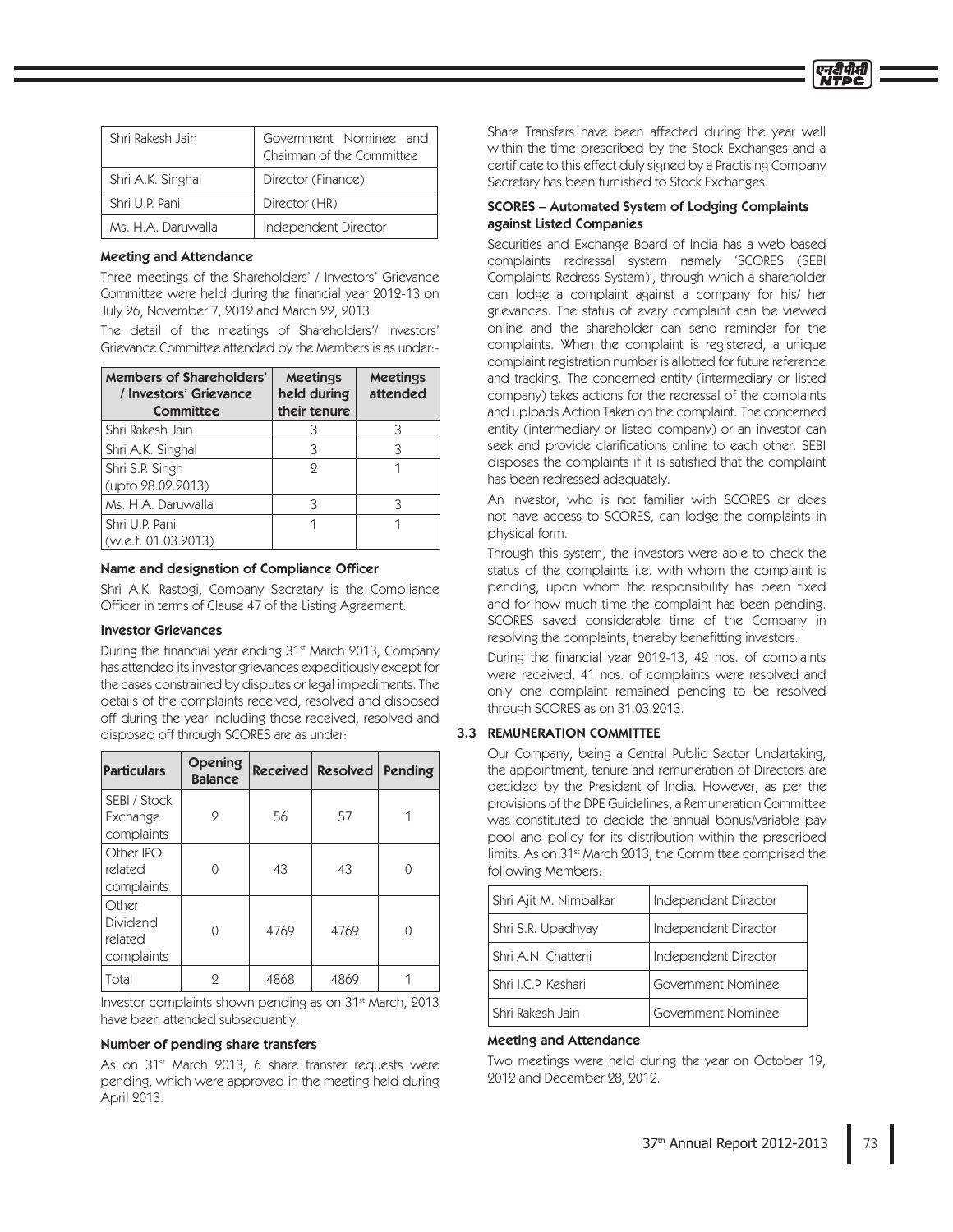| <b>Members of Remuneration</b><br>Committee | Meetings held<br>during their tenure | <b>Meetings</b><br>attended |
|---------------------------------------------|--------------------------------------|-----------------------------|
| Shri I.C.P. Keshari                         |                                      |                             |
| Shri Rakesh Jain                            |                                      |                             |
| Shri Ajit M. Nimbalkar                      | 9                                    |                             |
| Shri S.R. Upadhyay                          | 9                                    | 9                           |
| Shri A.N. Chatterji                         |                                      |                             |

The detail of the meetings of Remuneration Committee attended by the Members is as under:-

#### 3.4 COMMITTEE ON MANAGEMENT CONTROLS

On being conferred enhanced autonomy by the Government of India under 'Navratna Guidelines', this committee was constituted for establishing transparent and effective system of internal monitoring. This Committee, inter alia, reviews the Management Control Systems, significant deviations in project implementation and construction, operation and maintenance budgets, etc.

As on 31<sup>st</sup> March 2013, the Committee comprised the following Directors:

| I Shri Rakesh Jain | Government Nominee    |
|--------------------|-----------------------|
| Shri A.K. Singhal  | Director (Finance)    |
| l Shri N.N. Misra  | Director (Operations) |
| l Shri R.S. Sahoo  | Independent Director  |

## 3.5 PROJECT SUB-COMMITTEE

This Committee examines and makes recommendations to the Board on proposals for Investment in New/Expansion Projects and Feasibility Reports of new projects.

As on 31<sup>st</sup> March 2013, the Committee comprised the following members:

| Shri Arup Roy       | Chairman & Managing Director |
|---------------------|------------------------------|
| Choudhury           |                              |
| Shri A.K. Singhal   | Director (Finance)           |
| Shri I.J. Kapoor    | Director (Commercial)        |
| Shri B.P. Singh     | Director (Projects)          |
| Shri N.N. Misra     | Director (Operations)        |
| Shri A.K. Jha       | Director (Technical)         |
| Shri Rakesh Jain    | Government Nominee           |
| Shri I.C.P. Keshari | Government Nominee           |
| Shri S.B. Ghosh     | Independent Director         |
| Dastidar            |                              |
| Prof. Sushil Khanna | Independent Director         |

## 3.6 INVESTMENT/CONTRIBUTION COMMITTEE

The terms of reference of Investment/Contribution Committee of the Board is to approve deployment of surplus funds as per Govt. guidelines issued from time to time and also approves contribution/donation for national, public, benevolent or charitable cause, purpose or object or other funds not directly related to the business of the Company or welfare of its employees between ₹ 5 lakh to ₹ 20 lakh subject to maximum limit of ₹ 1 crore in a year.

As on 31<sup>st</sup> March 2013, the Committee comprised the following Members:

| Shri Arup Roy Choudhury | Chairman & Managing<br>Director |
|-------------------------|---------------------------------|
| Shri A.K. Singhal       | Director (Finance)              |
| l Shri N.N. Misra       | Director (Operations)           |

In case of investment of funds and contribution matters Director (HR) and in case of Commercial matters Director (Commercial) are co-opted in the meeting.

## 3.7 CONTRACTS SUB-COMMITTEE

This Committee approves award of works or purchase contracts or incurring commitments of value exceeding ₹ 250 crore but not exceeding ₹ 500 crore, Consultancy assignments including foreign consultancy assignements exceeding ₹ 5 crore each and Appointment of Sponsor/ Agents for Overseas Consultancy Assignments involving sponsorship/ agency commission exceeding ₹ 5 crore each.

As on 31<sup>st</sup> March, 2013, the Contracts Sub-Committee comprised the following members:

| Shri Arup Roy Choudhury | Chairman & Managing Director |
|-------------------------|------------------------------|
| Shri A.K. Singhal       | Director (Finance)           |
| Shri B.P. Singh         | Director (Projects)          |
| Shri N.N. Misra         | Director (Operations)*       |
| Shri A.K. Jha           | Director (Technical)         |
| Shri I.C. P. Keshari    | Government Nominee           |
| Shri Rakesh Jain        | Government Nominee           |
|                         |                              |

\*Director (Operations) is the additional member for all matters relating to award of contracts for import of coal.

## 3.8 COMMITTEE OF FUNCTIONAL DIRECTORS FOR **CONTRACTS**

This Committee has been constituted for award of works or purchase contracts or incurring of commitments exceeding ₹ 150 crore but not exceeding ₹ 250 crore.

As on 31<sup>st</sup> March 2013, the Committee comprised all the Functional Directors including the Chairman & Managing Director as under:

| Shri Arup Roy Choudhury | Chairman & Managing Director |
|-------------------------|------------------------------|
| Shri A.K. Singhal       | Director (Finance)           |
| Shri I.J. Kapoor        | Director (Commercial)        |
| Shri B.P. Singh         | Director (Projects)          |
| Shri N.N. Misra         | Director (Operations)        |
| Shri A.K. Jha           | Director (Technical)         |
| Shri U.P. Pani          | Director (HR)                |

The Chairman & Managing Director, Director (Finance), Director (Technical) and Director (Projects) for contracts related to construction projects or Director (Operations) for contracts related to operating stations, as the case may be, shall constitute the quorum for meeting of the Committee.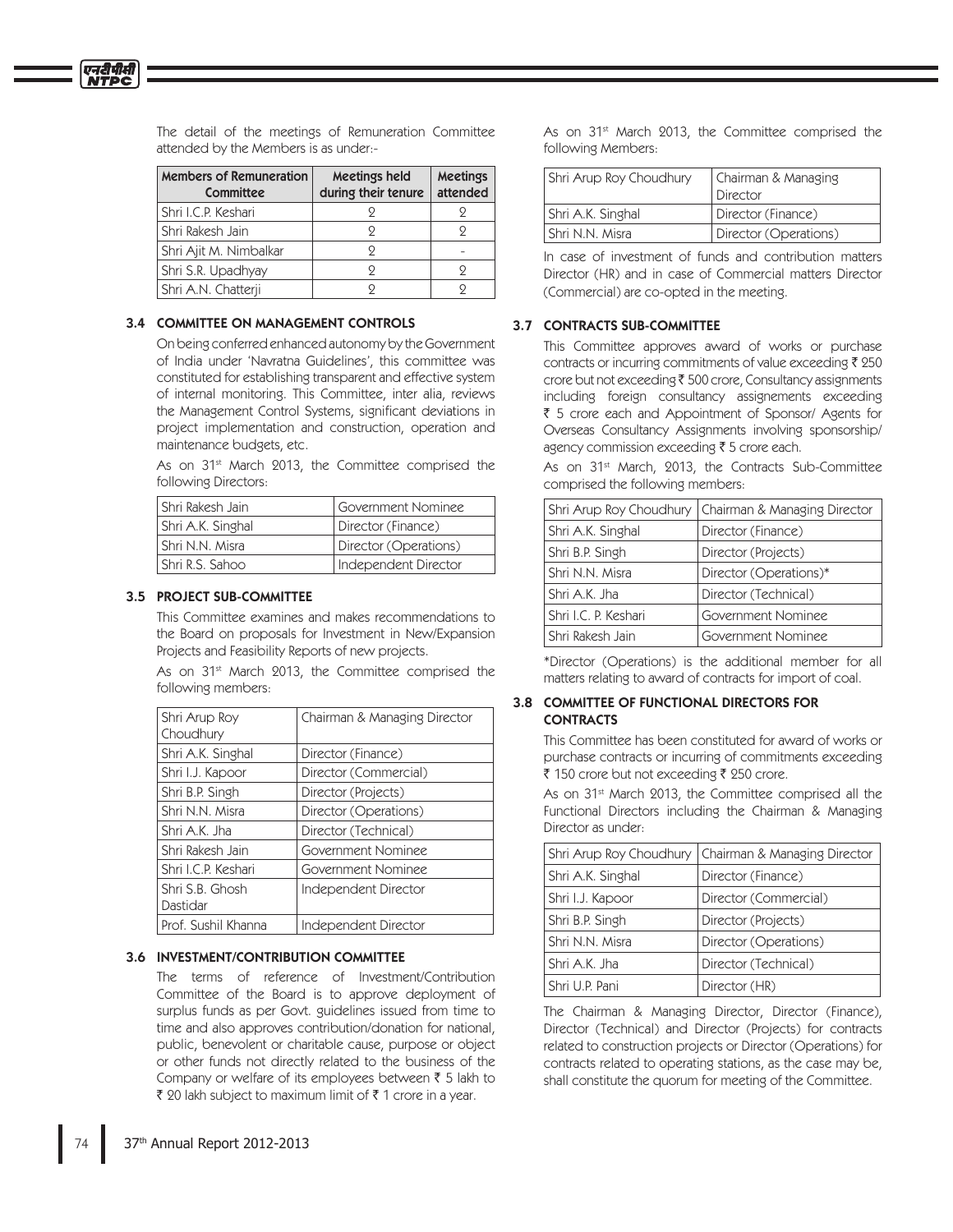## 3.9 COMMITTEE FOR ALLOTMENT AND POST-ALLOTMENT ACTIVITIES OF NTPC'S SECURITIES

The Committee has been constituted for Allotment and Post-allotment activities of Company's Securities. The scope of work of this committee is allotment, issue of Certificate/ Letter of allotment, transfer, transmission, re-materialisation, issue of duplicate certificates, consolidation/split of NTPC's domestic and foreign Securities.

As on 31<sup>st</sup> March 2013, the Committee comprised the following Members:

| Shri A.K. Singhal | Director(Finance)     |
|-------------------|-----------------------|
| l Shri N.N. Misra | Director (Operations) |
| l Shri U.P. Pani  | Director (HR)         |

## 3.10 COMMITTEE FOR CORPORATE SOCIAL RESPONSIBILITY

This Committee has been constituted to frame and review the CSR Policy from to time and accept approval of the specific schemes for Corporate Social Responsibility of NTPC.

As on 31<sup>st</sup> March, 2013, the Committee comprised the following members:

|                      | Shri Arup Roy Choudhury   Chairman & Managing Director |
|----------------------|--------------------------------------------------------|
| Shri A.K. Singhal    | Director (Finance)                                     |
| l Shri U.P. Pani     | Director (HR)                                          |
| l Ms. H.A. Daruwalla | Independent Director                                   |

## 3.11 COMMITTEE FOR VIGILANCE MATTERS

This Committee has been constituted to examine all the petitions which are submitted before the Board as appellate/ reviewing authority in terms of CDA rules.

As on 31<sup>st</sup> March 2013, the Committee comprised the following members:

|                                                                  | Shri Arup Roy Choudhury   Chairman & Managing Director |  |
|------------------------------------------------------------------|--------------------------------------------------------|--|
| l Shri I.C.P. Keashri                                            | Government Nominee                                     |  |
| l Shri U.P. Pani                                                 | Director (HR)                                          |  |
| l Shri S.B. Ghosh Dastidar<br>Independent Director               |                                                        |  |
| In case of Vigilance cases, Chief Vigilance Officer is co-opted. |                                                        |  |

## 3.12 COMMITTEE FOR MINE DEVELOPMENT

This Committee has been constituted to look into issues relating to Mine Development.

As on 31<sup>st</sup> March 2013, the Committee comprised the following members:

| Shri N.N. Misra          | Director (Operations) |
|--------------------------|-----------------------|
| Shri S.B. Ghosh Dastidar | Independent Director  |
| Shri S.R. Upadhyay       | Independent Director  |

## 3.13 SUSTAINABLE DEVELOPMENT COMMITTEE

This Committee has been constituted to oversee sustainable development activities as per Guidelines on Sustainable Development for CPSEs issued by Department of Public Enterprises, Govt. of India.

As on 31<sup>st</sup> March 2013, the Committee comprised the following Members:

| Shri A.K. Singhal   | Director(Finance)     |
|---------------------|-----------------------|
| Shri N.N. Misra     | Director (Operations) |
| Shri A.K. Jha       | Director (Technical)  |
| Shri U.P. Pani      | Director (HR)         |
| Shri S.R. Upadhyay  | Independent Director  |
| Prof. Sushil Khanna | Independent Director  |

## 3.14 COMMITTEE FOR REVIEW OF COAL IMPORT POLICY

This Committee has been constituted to examine the evolution of Coal Import Policy since 2009 onwards, identify reasons for changes made in Policy from time to time, chart out future course of action and finalise Coal Import Policy.

As on 31<sup>st</sup> March 2013, the Committee comprised the following Members:

| Shri N.N. Misra          | Director (Operations) |
|--------------------------|-----------------------|
| Shri Rakesh Jain         | Government Nominee    |
| Shri S.B. Ghosh Dastidar | Independent Director  |
| Shri R.S. Sahoo          | Independent Director  |
| Shri S.R. Upadhyay       | Independent Director  |

## 3.15 FOREIGN EXCHANGE RISK MANAGEMENT COMMITTEE

This Committee has been constituted to review the foreign currency loan portfolio, hedged and un-hedged exposures and effectiveness of hedging strategy, approve amendments in Exchange Risk Management Policy, new instruments etc.

As on 31<sup>st</sup> March 2013, the Committee comprised the following Members:

| Shri Arup Roy Choudhury | Chairman & Managing Director |
|-------------------------|------------------------------|
| Shri A.K. Singhal       | Director (Finance)           |
| Shri I.J. Kapoor        | Director (Commercial)        |
| Shri R.S. Sahoo         | Independent Director         |
| Ms. H.A. Daruwalla      | Independent Director         |

In the absence of Director (Commercial), either Director (Technical) or Director (Operations) shall be the Member of the Meeting.

## 4. REMUNERATION OF DIRECTORS

As already stated under the heading Remuneration Committee above, the remuneration of the Functional Directors including the Chairman & Managing Director is decided by the Government of India. The Board of Directors of the Company, with the approval of the Ministry of Power, determines the sitting fee payable to Independent Directors within the ceiling prescribed under the Companies Act, 1956. The Company has enhanced the sitting fee from ₹ 15,000/- to ₹ 20,000/- w.e.f. October 2012 for attending each meeting of the Board, Committees and Group of Directors of the Board constituted by the Board from time to time, which is being paid to each Independent Director.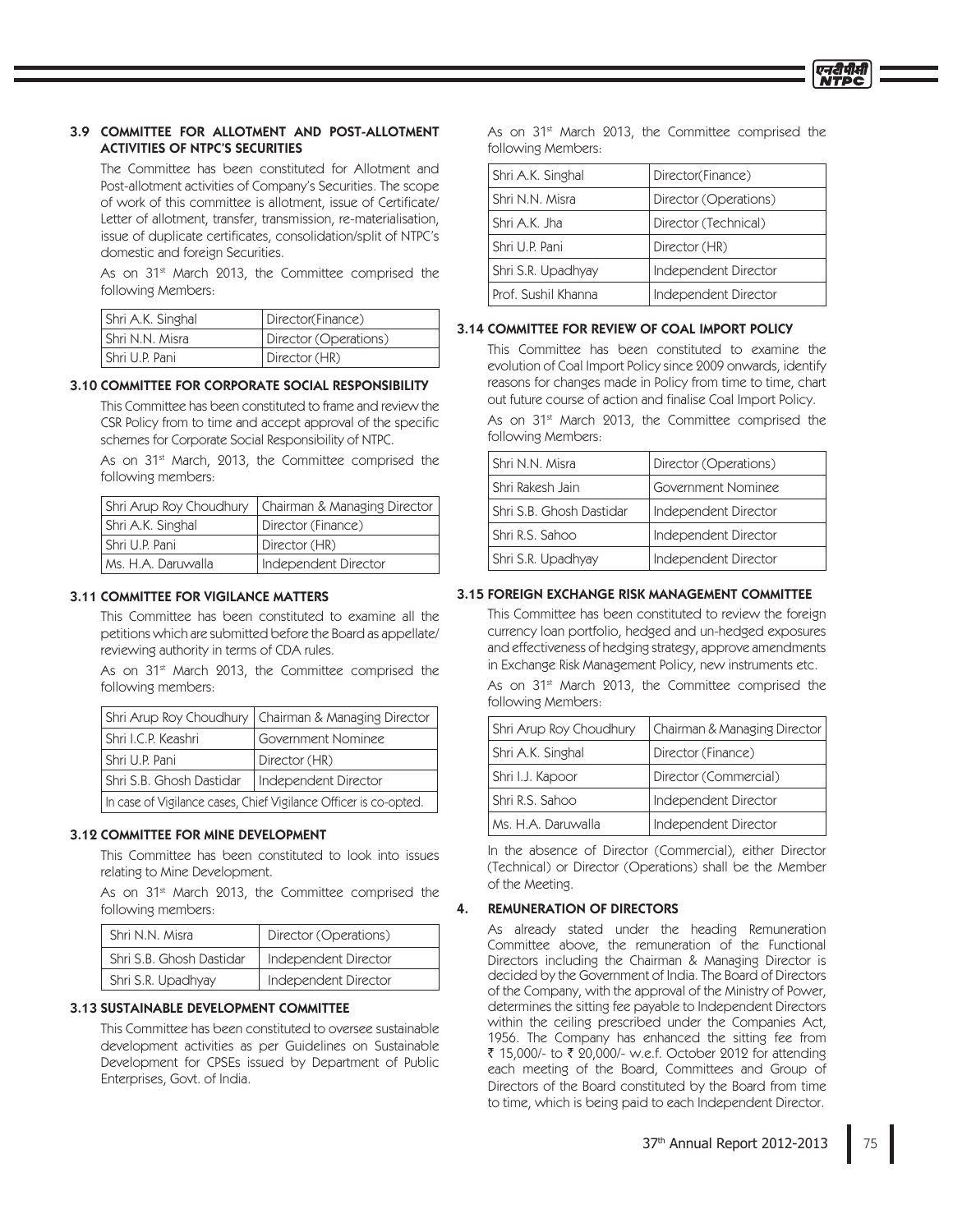Details of remuneration of functional Directors of the Company paid for the financial year 2012-13 are given below:-

एनदीपीसी

| Name of the<br><b>Director</b>           | Salary       | <b>Benefits</b> | Performance<br>Linked<br>Incentives* | Total        |
|------------------------------------------|--------------|-----------------|--------------------------------------|--------------|
| Shri Arup Roy<br>Choudhury               | 30,03,600.64 | 7,60,047.00     | 16,24,011.36                         | 53,87,659.00 |
| Shri A.K.<br>Singhal                     | 28,05,034.81 | 15,18,750.00    | 11,75,716.19                         | 54,99,501.00 |
| Shri I.J.<br>Kapoor                      | 20,05,611.91 | 13,98,048.00    | 10,98,961.09                         | 45,02,621.00 |
| Shri B.P. Singh                          | 26,27,407.43 | 14,68,150.00    | 11,49,773.57                         | 52,45,331.00 |
| Shri D.K. Jain<br>(upto<br>30.06.2012)   | 22,82,615.37 | 4,73,970.00     | 10,00,126.63                         | 37,56,712.00 |
| Shri S.P. Singh<br>(upto<br>28.02.2013)  | 23,59,386.62 | 8,15,997.00     | 11,04,827.38                         | 42,80,211.00 |
| Shri N.N.<br>Misra                       | 20,93,312.70 | 12,21,822.00    | 11,12,821.30                         | 44,27,956.00 |
| Shri A.K. Jha<br>(w.e.f.<br>01.07.2012)  | 12,00,720.16 | 9,92,881.00     | 3,70,930.84                          | 25,64,532.00 |
| Shri U.P. Pani<br>(w.e.f.<br>01.03.2013) | 1,38,200.20  | 82,679.00       | 4,853.80                             | 2,25,733.00  |

\*Performance linked incentives paid is based on the incentive scheme of the Company.

The Company has not issued any stock options during the financial year 2012-13.

Details of payments towards sitting fee to Independent Directors during the financial year 2012-13 are given below:

| Name of Part-time non-                    | <b>Sitting Fees</b>     |                      |              |
|-------------------------------------------|-------------------------|----------------------|--------------|
| <b>official Directors</b>                 | <b>Board</b><br>Meeting | Committee<br>Meeting | <b>Total</b> |
| Dr. M. Govinda Rao<br>(upto 03.02.2013)   | 1,55,000                | 1,50,000             | 3,05,000     |
| Shri S.B. Ghosh Dastidar                  | 1,75,000                | 2,95,000             | 4,70,000     |
| Shri R.S. Sahoo                           | 1,90,000                | 1,35,000             | 3,25,000     |
| Shri Ajit M. Nimbalkar                    | 1,50,000                |                      | 1,50,000     |
| Shri S.R. Upadhyay                        | 2,15,000                | 1,15,000             | 3,30,000     |
| Ms. H.A. Daruwalla                        | 2,30,000                | 2,80,000             | 5,10,000     |
| Shri A.N. Chatterji                       | 1,75,000                | 1,45,000             | 3,20,000     |
| Prof. Sushil Khanna                       | 1,05,000                | 90,000               | 1,95,000     |
| Dr. A. Didar Singh<br>(w.e.f. 23.08.2012) | 1,30,000                |                      | 1,30,000     |

(Amount in ₹)

 $(A$ mount in  $\bar{z}$ )

## 5. ACCOUNTABILITY OF DIRECTORS

An annual Memorandum of Understanding (MoU) is entered into by the Company with Govt. of India (GoI) in the beginning of the year setting the targets against financial and non-financial parameters with weightages decided in consultation with Gol. The performance of the Company is measured at the end of the year vis-à-vis these targets.

The performance with regard to MOU is reviewed regularly within the Company on monthly basis and by Ministry of Power on quarterly basis through Quarterly Performance Review (QPR). Slippages, if any, are identified and necessary remedial actions are suggested in these forums.

At the end of each financial year, the MoU achievements report is furnished to Ministry of Power and performance of the Company is evaluated by Ministry of Power and the Task Force of Department of Public Enterprises on the basis of actual achievements vis-à-vis the signed MoU.

To ensure targets as set in MoU are achieved well within schedule, the Company has a strong "Internal MoU" system specifying tighter targets drilled down at regional and station level with suitable stretch and expansion of activities. The entire process ensures transparency as well as accountability towards stakeholders.

## 6. RISK MANAGEMENT

As a diversified enterprise, your Company has always had a system-based approach to Enterprise risk management as an integral part of its business processes. The Enterprise Risk Management Framework has been set up to identify and manage risks for sustainable value creation, assessment of key business risks through continuous measurement, monitoring of key performance indicators, focus on key risks and reporting to Board Members on risk assessment and minimization procedures.

The Enterprise Risk Management Framework involves Risk Reporting Structure, Risk Measurement & Monitoring, Risk Portfolio and Risk Optimization. For reporting of risks, ERM framework has Risk Reporters and Risk Owners at Projects, Regions and Corporate functions.

A committee, namely Enterprise Risk Management Committee (ERMC), consisting of Regional Executive Directors and Functional Heads at Executive Director Level has been constituted which identifies risks, makes risk assessment on the basis of certain criteria and devises methods for mitigation of risks. ERMC meets every quarter to formulate action plans. For faster approval and implementation of the action plans formulated by the ERMC, risk responsibility centers have been identified as under:

- Primary Risk responsibility: Suggests risk mitigation measures and after approval of the action plans implements it.
- Secondary Risk responsibility: Formulates action plan and supports the process of approvals.
- **Overall Risk responsibility:** Responsible for driving timely approvals of ERMC recommendations and monitoring of Action plans for Risk Mitigation.

Chief Risk Officer (CRO) is the convener of ERMC and is responsible for reporting to CMD and Board of Directors based on deliberations in ERMC.

Through this mechanism, your Company has identified risks and this mechanism has enabled it to take pro-active steps in mitigating the risks including opting alternate measures to mitigate the risks.

Four meetings of Enterprise Risk Management Committee were held during the financial year 2012-13.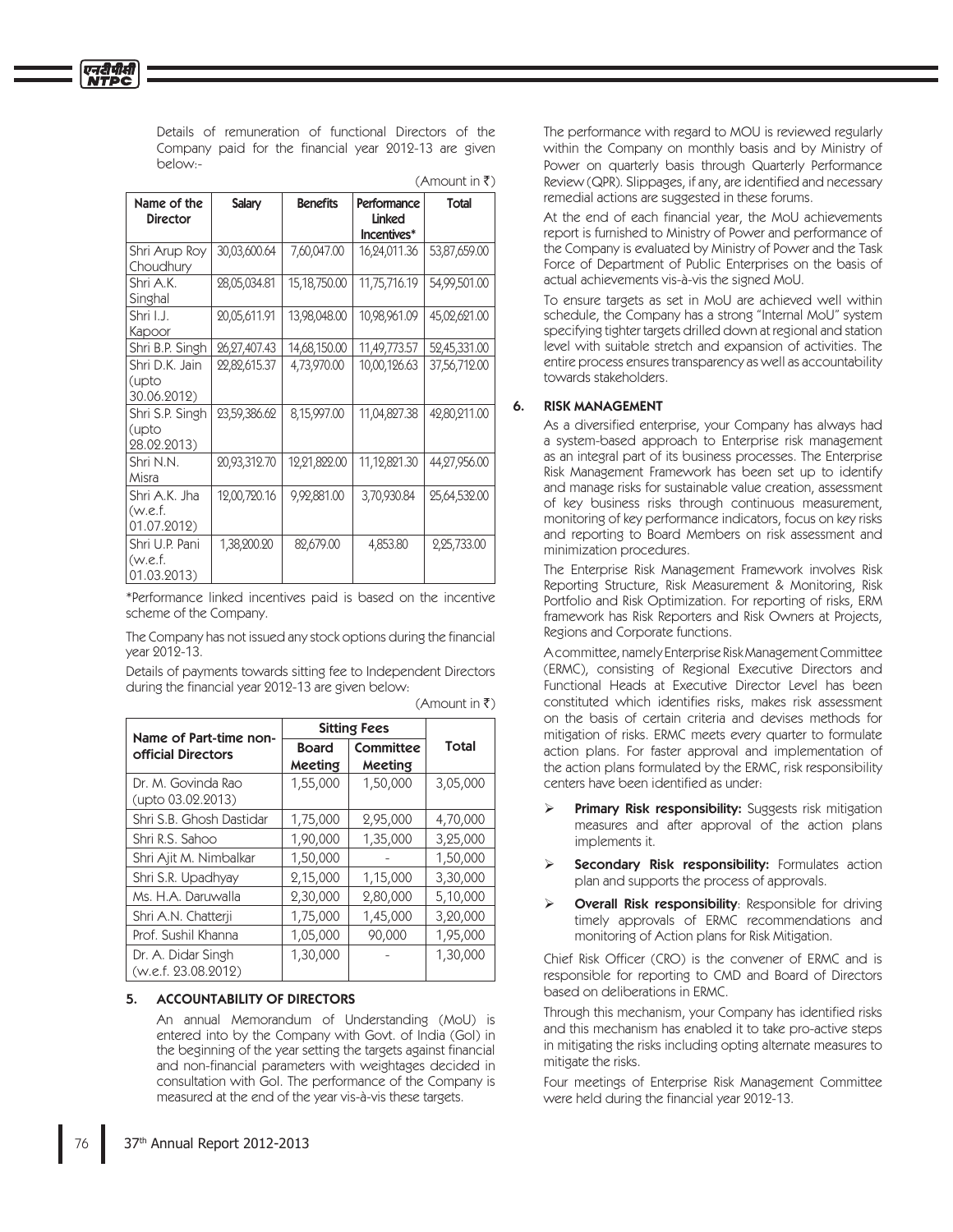#### **SUBSIDIARY MONITORING FRAMEWORK** 7.

The Company has five subsidiary companies, the list of which is furnished in the Directors' Report. All subsidiaries of the Company are Board managed with their Boards having the rights and obligations to manage such companies in the best interest of the stakeholders. As a majority shareholder, the Company nominates its representatives on the Boards of subsidiary Companies and monitors the performance of such companies periodically.

Performance of the subsidiary companies is reviewed by the Board of the Company in the following manner:

- Minutes of the meetings of the Board of Directors of  $(i)$ the subsidiaries are placed before the Company's Board periodically.
- (ii) A statement of all significant transactions and arrangements entered into by the subsidiary companies are also reviewed by the Company.
- (iii) A Report on Business Activities of Subsidiary which, inter-alia, includes investments is being given to the Board of NTPC in each quarter.
- (iv) Subsidiary Companies sign an annual Memorandum of Understanding with NTPC in the beginning of the year setting the targets in financial and non-financial areas with weightages in consultation with NTPC, which is submitted to DPE. At the end of the financial year, the actual performance vis-à-vis the targets set is evaluated by DPE.
- (v) Certain decision as mentioned in the Articles of Association of the subsidiary Companies can only be taken if they are approved by the Board of NTPC.

The Company does not have any material unlisted subsidiary Companies in terms of the Clause 49 of the Listing Agreement or the subsidiaries as defined under Guidelines on Corporate Governance for Central Public Sector Enterprises issued by Department of Public Enterprises, Govt. of India.

#### **GENERAL BODY MEETINGS** 8.

## **Annual General Meeting**

Date, time and location where the last three Annual General Meetings were held are as under:

| Date & Time           | September     | September     | September                                                                                                                                                                  |
|-----------------------|---------------|---------------|----------------------------------------------------------------------------------------------------------------------------------------------------------------------------|
|                       | 23, 2010      | 20, 2011      | 18, 2012                                                                                                                                                                   |
| Time                  | 10.30 A.M.    | 10.30 A.M.    | 10.30 A.M.                                                                                                                                                                 |
| Venue                 | Air Force     | Air Force     | Air Force                                                                                                                                                                  |
|                       | Auditorium,   | Auditorium,   | Auditorium,                                                                                                                                                                |
|                       | Subroto Park, | Subroto Park, | Subroto Park,                                                                                                                                                              |
|                       | New Delhi —   | New Delhi -   | New Delhi -                                                                                                                                                                |
|                       | 110 010       | 110 010       | 110 010                                                                                                                                                                    |
| Special<br>Resolution |               |               | Amendments<br>in the<br>Articles of<br>Association<br>by inserting<br>provisions<br>relating to<br>buy-back of<br>shares and<br>appointment<br>of additional<br>directors. |

#### Special Resolution passed through Postal Ballot

No Resolution has been passed through Postal Ballot during the year.

No special resolution requiring Postal Ballot is being proposed at the ensuing Annual General Meeting.

#### 9. **DISCLOSURES**

The transactions with related parties are included in the Notes to the Accounts as per Accounting Standard (AS) -18 notified under the Companies (Accounting Standards) Rules, 2006.

The Company has broadly complied with all the requirements of the Listing Agreement with Stock Exchanges as well as Regulations and Guidelines prescribed by SEBI except that of composition of the Board as mentioned in paragraph 2.2 of this Report. The Company has also complied with all the requirements of the Guidelines on Corporate Governance for Central Public Sector Enterprises issued by Ministry of Heavy Industries and Public Enterprises, Department of Public Enterprises, Government of India.

There were no penalties or strictures imposed on the Company by any statutory authorities for non-compliance on any matter related to capital markets, during the last three years.

The Company has adopted all suggested items to be included in the Report on Corporate Governance. Information on adoption (and compliance) / non-adoption of the non-mandatory requirements is at Annex-1.

Schedule of Compliances with Presidential Directive issued during the financial year 2012-13 and during last three years preceding the financial year 2012-13 is at Annex-2.

## **CEO/CFO Certification**

As required by Clause 49 of the Listing Agreement(s), the certificate duly signed by Shri Arup Roy Choudhury, Chairman & Managing Director and Shri A.K. Singhal, Director (Finance) was placed before the Board of Directors at the meeting held on 10.05.2013 and is annexed to the Corporate Governance Report.

## 10. MEANS OF COMMUNICATION

The Company communicates with its shareholders through its Annual Report, General Meetings and disclosures through its Website.

The Company also communicates with its institutional shareholders through a combination of analysts briefing and individual discussions as also participation at investor conferences from time to time. Annual analysts and investors meet is held during the month of August where Board of the Company interacts with the investing community. Financial results are discussed by way of conference calls regularly after the close of each quarter.

Information and latest updates and announcement regarding the Company can be accessed at company's website: www.ntpc.co.in including the following:-

- Quarterly / Half-yearly / Annual Financial Results
- Quarterly Shareholding Pattern
- Quarterly Corporate Governance Report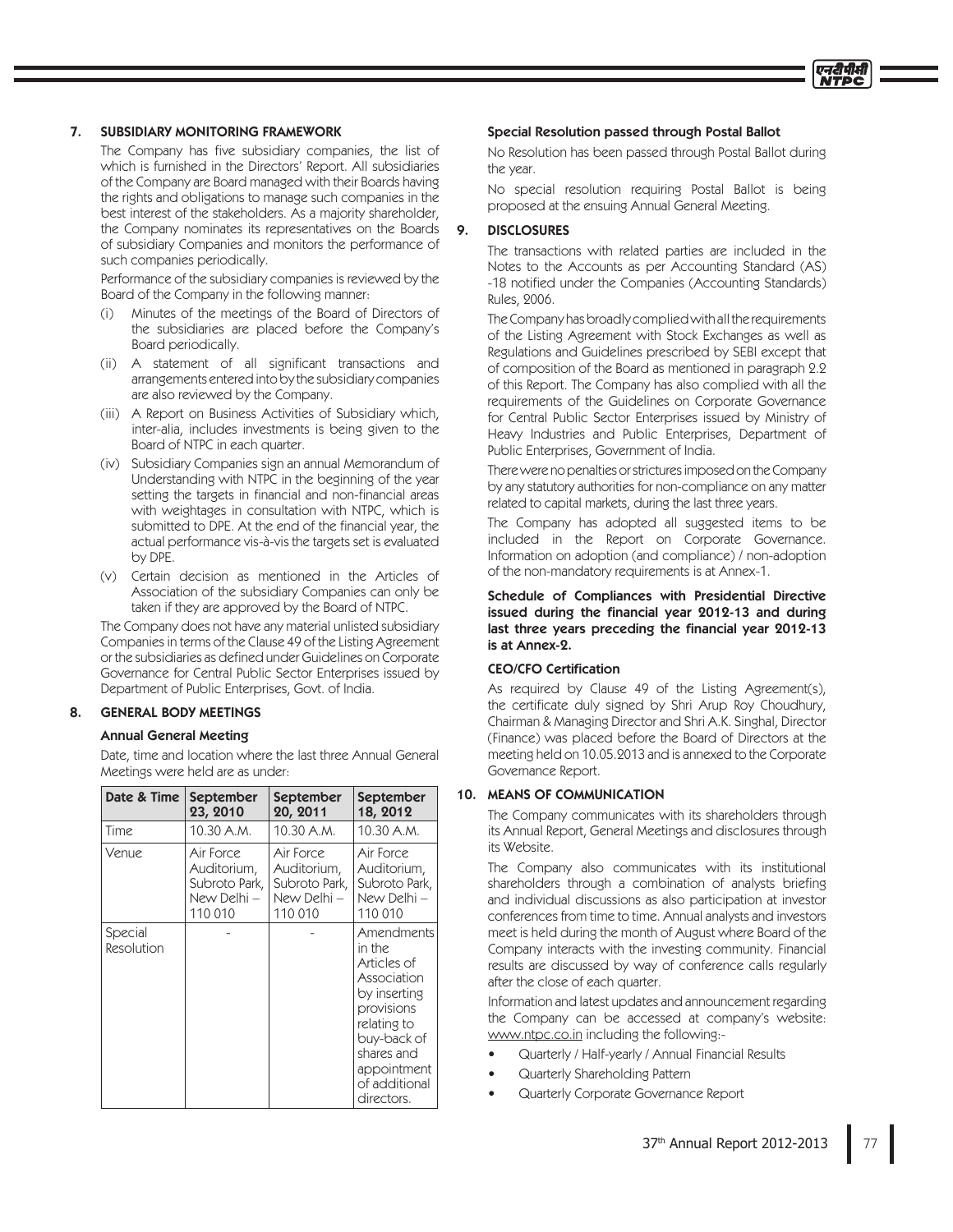Transcripts of conferences with analysts

एनटीपीसी

Corporate disclosures made from time to time to the **Stock Exchanges** 

The Company's official news releases, other press coverage, presentations made to institutional investors or to the analysts are also hosted on the Website.

Disclosures made to stock exchanges are also made through Corporate Filing & Dissemination System (CFDS) and through NSE Electronic Application Processing System (NEAPS) in terms of Clause 52 of the Listing Agreement.

Quarterly Results have been published as per details given below:

| <b>Newspapers</b>                         | Date of publication of results for<br>the quarter ended |                                  |             |
|-------------------------------------------|---------------------------------------------------------|----------------------------------|-------------|
|                                           |                                                         | 30.06.2012 30.09.2012 31.12.2012 |             |
| Hindustan (Hindi) 28.07.2012   27.10.2012 |                                                         |                                  | 199.01.9013 |
| Hindustan Times                           |                                                         | 28.07.2012 27.10.2012            | 99.01.9013  |

In order to save trees and environment by cutting down the consumption of costly paper habits, our Company has sent the Annual Reports for the financial year 2011-12 and other communications like ECS credit information for dividend to large number of shareholders for the financial year 2011-12 and 2012-13 through e-mail of the shareholders registered with NSDL/ CDSL after seeking their consent to send the annual reports/ other communications through e-mail.

Through this, the Company had sent 3,42,543 number of Annual Reports, 3,05,088 number of ECS credit information for final dividend for the financial year 2011-12 and 3,10,502 number of ECS credit information for interim dividend for the financial year 2012-13 to the shareholders through email.

## 11. CODE OF CONDUCT

The Company has in place Code of Conduct for Directors and Senior Management Personnel in alignment with Company's Vision and Values to achieve the Mission & Objectives and aiming at enhancing ethical and transparent process in managing the affairs of the Company. A copy of the Code of Conduct is available at the website of the Company.

## Declaration as required under clause 49 of the listing Agreement

All the members of the Board and Senior Management Personnel have affirmed compliance of the Code of Conduct for the financial year ended on March 31, 2013.

| New Delhi  | (Arup Roy Choudhury)         |
|------------|------------------------------|
| 04.05.2013 | Chairman & Managing Director |

## 12. Code of Internal Procedures and Conduct for Prevention of Insider Trading

In pursuance of the Securities Exchange Board of India (Prohibition of Insider Trading) Regulations, 1992, the Board has laid down "Code of Internal Procedures and Conduct for Prevention of Insider Trading" with the objective of preventing purchase and/or sale of shares of the Company by an Insider on the basis of unpublished price sensitive information. Under this Code, Insiders (Designated Employees and their dependents) are prevented to deal in the Company's shares during the closure of Trading Window. To deal in Securities beyond limits specified, permission of Compliance Officer is required. All Directors/ Designated Employees are also required to disclose related information periodically as defined in the Code, which in turn is being forwarded to Stock Exchanges, wherever necessary. Company Secretary has been designated as Compliance Officer for this Code.

## 13. SHAREHOLDERS' INFORMATION

#### $i)$ a. Annual General Meeting

| Date $\cdot$ | September 17, 2013 |
|--------------|--------------------|
| Time:        | $10.30$ a.m.       |
| Venue:       | Manekshaw Centre   |
|              | Parade Road        |
|              | New Delhi - 110010 |

**b.** Pursuant to orders dated 20.12.2012 and 21.01.2013 passed by the Hon'ble Ministry of Corporate Affairs, a meeting of the equity shareholders of the Company will be held on Friday, 24.05.2013 at 3.00 P.M. at Yugantar Auditorium, BTPS, NTPC Limited, Mathura Road, New Delhi -110044 for the purpose of considering and approving the Scheme of Amalgamation of NTPC Hydro Limited (a whollyowned subsidiary of NTPC) with NTPC Limited.

#### $\mathbf{ii}$ **Financial Calendar for FY 2013-14**

| <b>Particulars</b>                                             | <b>Date</b>                                                      |
|----------------------------------------------------------------|------------------------------------------------------------------|
| <b>Accounting Period</b>                                       | April 1, 2013 to March 31, 2014                                  |
| Unaudited Financial<br>Results for the first<br>three quarters | Announcement within a month<br>from the end of each quarter      |
| Fourth<br>Quarter<br>Results                                   | Announcement of Audited<br>Accounts on or before May 30,<br>2014 |
| AGM (Next year)                                                | September 2014 (Tentative)                                       |

#### $iii)$ **Book Closure**

The Register of Members and Share Transfer Books of the Company will remain closed from September 7, 2013 to September 17, 2013 (both days inclusive).

## iv) Payment of Dividend

The Board of Directors of the Company has recommended payment of special dividend of ₹ 1.25 per share (12.5% on paid-up share capital) alongwith the final Dividend of ₹ 0.75 per share (7.5% on the paid-up share capital) for the financial year ended March 31, 2013 in addition to the Interim Dividend of ₹ 3.75 per share (37.5% on the paidup share capital) paid on March 12, 2013 (Dividend paid in Previous Year is ₹ 3298.19 Crore).

The record date for the payment of Dividend is September 6, 2013.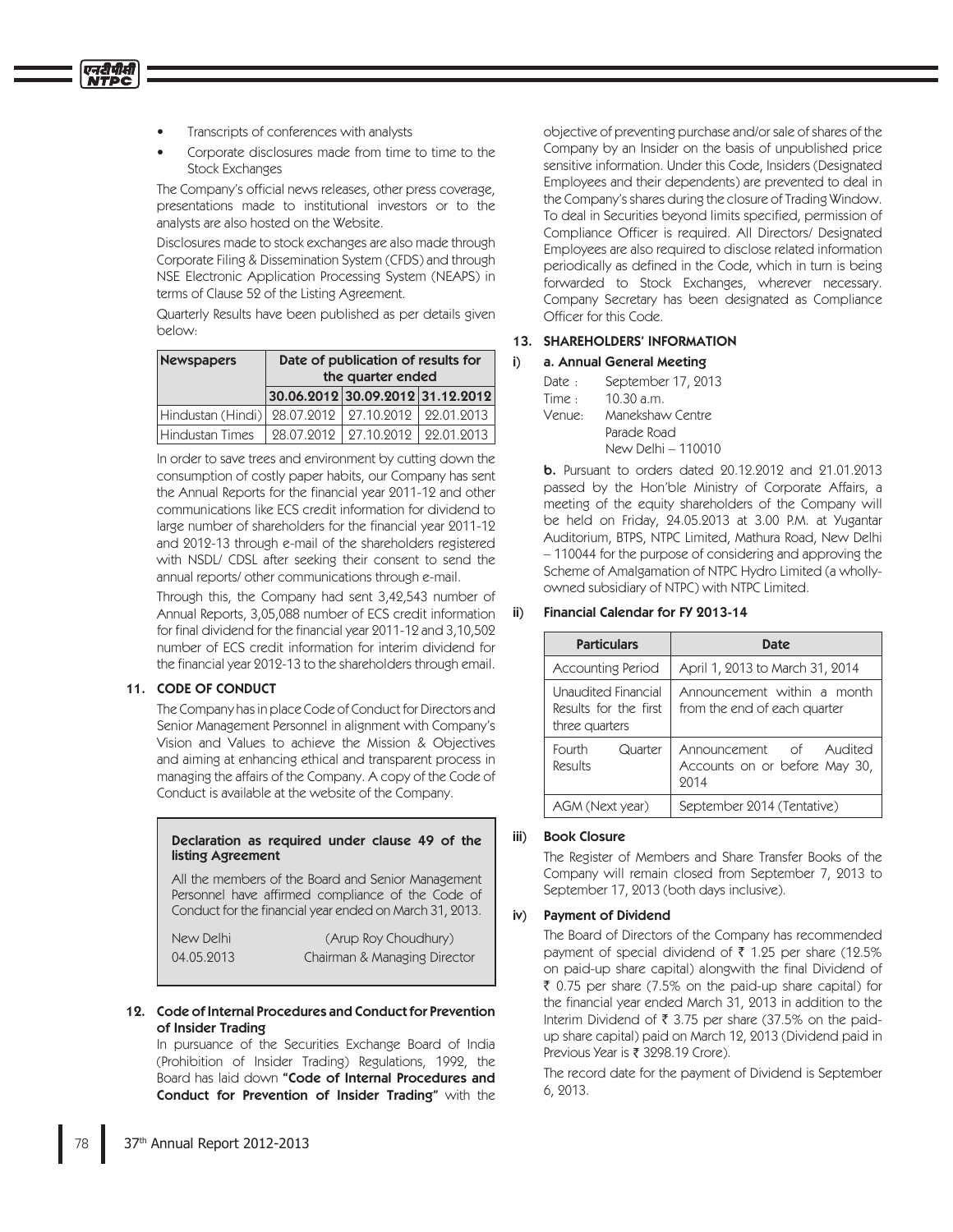## v) Dividend History

| <b>Year</b> | <b>Total</b><br>paid-up<br>capital<br>$(3 \infty)$<br>crore) | <b>Total</b><br>amount of<br>dividend<br>paid $(3 \in \mathbb{R})$<br>crore) | Date of AGM<br>in which<br>dividend was<br>declared | Date of<br>payment |
|-------------|--------------------------------------------------------------|------------------------------------------------------------------------------|-----------------------------------------------------|--------------------|
| 2007-08     | 8245.46                                                      | 2885.91                                                                      | 30.01.2008*                                         | 13.02.2008         |
|             |                                                              |                                                                              | 17.09.2008                                          | 03.10.2008         |
| 2008-09     | 8245.46                                                      | 2968.37                                                                      | 24.01.2009*                                         | 13.02.2009         |
|             |                                                              |                                                                              | 17.09.2009                                          | 29.09.2009         |
| 9009-10     | 8245.46                                                      | 3133.28                                                                      | 13.03.2010*                                         | 23.03.2010         |
|             |                                                              |                                                                              | 23.09.2010                                          | 01.10.2010         |
| 2010-11     | 8245.46                                                      | 3133.28                                                                      | 31.01.2011*                                         | 14.02.2011         |
|             |                                                              |                                                                              | 20.09.2011                                          | 26.09.2011         |
| 9011-19     | 8245.46                                                      | 3298.19                                                                      | 27.01.2012*                                         | 09.02.2012         |
|             |                                                              |                                                                              | 18.09.2012                                          | 25.09.2012         |
| 2012-13     | 8245.46                                                      | 3092.05#                                                                     | 26.02.2013*                                         | 12.03.2013         |

\* Date of Board Meeting

# amount represents the interim dividend paid for the year 2012-13

#### vi) Listing on Stock Exchanges

NTPC equity shares are listed on the following Stock Exchanges:

| <b>National Stock Exchange</b> | <b>Bombay Stock Exchange</b> |
|--------------------------------|------------------------------|
| of India Limited               | Limited                      |
| Address: Exchange Plaza,       | Address: Phiroze             |
| Plot No. C/1, G Block,         | Jeejeebhoy Towers,           |
| Bandra (E), Mumbai -           | Dalal Street,                |
| 400051                         | Mumbai - 400001              |
| Scrip Code of NTPC: NTPC       | <b>Scrip Code of NTPC:</b>   |
| EQ                             | 532555                       |

## Stock Code : ISIN – INE733E01010

The Annual Listing Fee for the financial year 2013-14 was paid to both National Stock Exchange of India Limited and Bombay Stock Exchange Limited before April 30, 2013. Also, the Annual Custodian Fee for the financial year 2013-14 was paid to both Depositories i.e. Central Depository Services (India) Limited and National Securities Depository Limited before April 30, 2013.

#### vii) Market Price Data – NSE

| Month        | High $(\overline{z})$ | Low $(\overline{\zeta})$ | Closing $(\bar{z})$ |
|--------------|-----------------------|--------------------------|---------------------|
| April' 12    | 169.75                | 160.40                   | 162.50              |
| May' 12      | 163.25                | 138.85                   | 146.80              |
| June' 12     | 160.40                | 141.40                   | 159.45              |
| July' 12     | 162.60                | 149.10                   | 157.00              |
| August' 12   | 174.80                | 156.20                   | 168.05              |
| Sept' 12     | 175.50                | 162.75                   | 168.10              |
| October' 12  | 174.10                | 137.00                   | 165.35              |
| Nov' 12      | 170.85                | 157.05                   | 162.40              |
| Dec' 12      | 162.50                | 149.35                   | 156.45              |
| January' 13  | 167.50                | 152.30                   | 157.10              |
| February' 13 | 158.60                | 146.50                   | 150.90              |
| March' 13    | 150.90                | 136.15                   | 141.95              |

#### viii) Market Price Data – BSE

| <b>Month</b> | High $(\bar{z})$ | Low $(\bar{z})$ | Closing $(\bar{z})$ |
|--------------|------------------|-----------------|---------------------|
| April' 12    | 169.55           | 160.10          | 162.40              |
| May' 12      | 163.15           | 138.95          | 146.90              |
| June' 12     | 160.35           | 141.40          | 159.75              |
| July' 12     | 163.00           | 149.25          | 157.10              |
| August' 12   | 174.85           | 156.25          | 168.10              |
| Sept' 12     | 175.35           | 163.00          | 167.85              |
| October' 12  | 173.70           | 165.00          | 165.20              |
| Nov' 12      | 170.70           | 157.05          | 162.10              |
| Dec' 12      | 162.40           | 149.40          | 156.45              |
| January' 13  | 167.25           | 152.20          | 156.60              |
| February' 13 | 158.80           | 146.55          | 150.75              |
| March' 13    | 150.80           | 136.10          | 142.00              |

एनदीपीसी **NTPC** 

## ix) Performance in comparison to indices

## NSE NIFTY and NTPC Share Price



#### Base=100 as on 01.04.12

## BSE Sensex and NTPC Share Price



Base=100 as on 01.04.12

# x) Registrar and Share Transfer Agent

Karvy Computershare Pvt. Ltd Plot No.17 to 24, Vitthalrao Nagar Madhapur Hyderabad-500081 Tel No.: 91 -40-23420818 Fax No.: 91-40-23420814 E-mail: einward.ris@karvy.com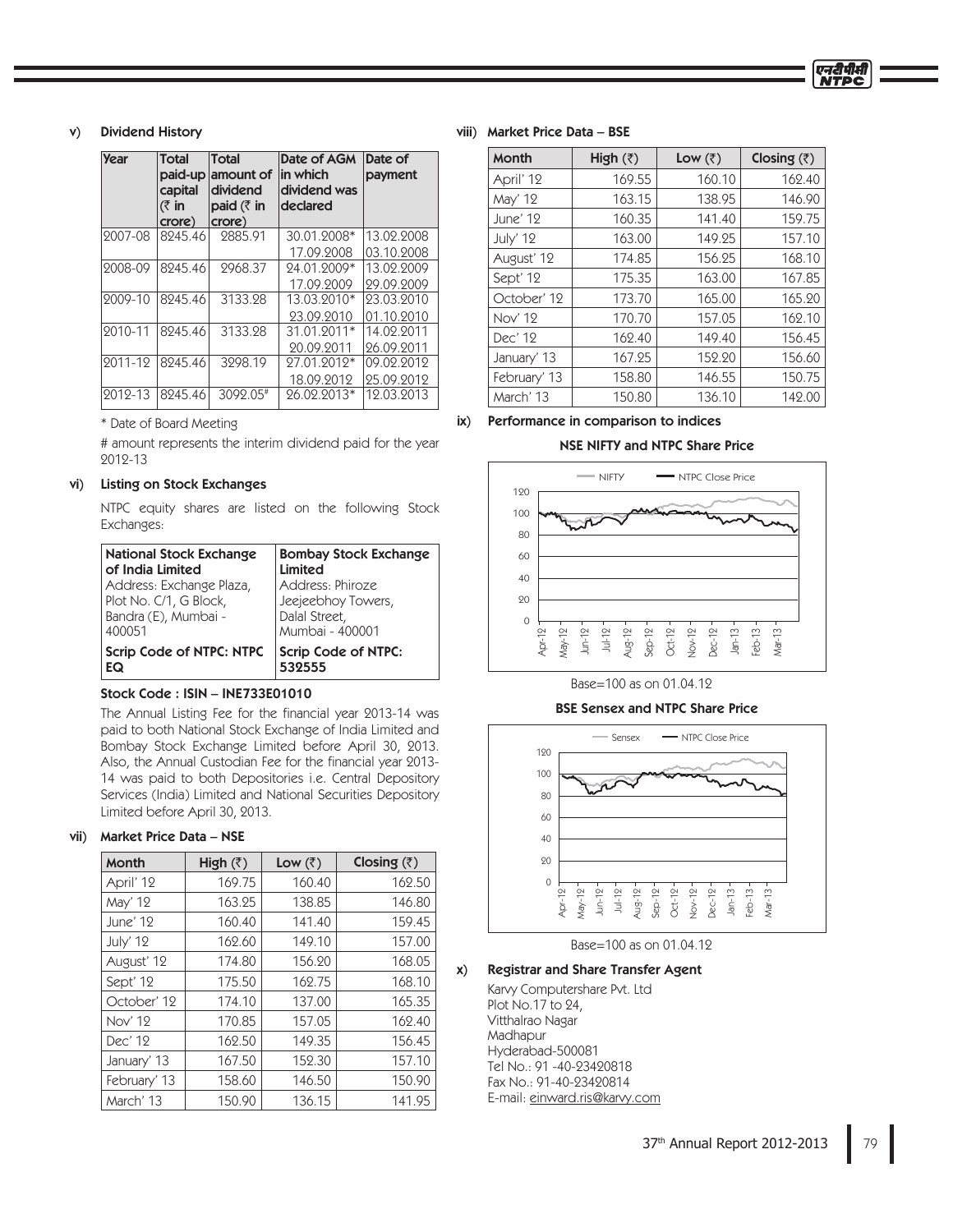#### xi) Share Transfer System

एनदीपीसी

Entire share transfer activities under physical segment are being carried out by Karvy Computershare Private Limited. The share transfer system consists of activities like receipt of shares along with transfer deed from transferees, its verification, preparation of Memorandum of Transfers, etc. Shares transfers are approved by Sub-Committee of the Board for Allotment and Post-Allotment activities of NTPC's Securities.

Pursuant to clause 47C of the Listing Agreement with Stock Exchanges, certificate on half-yearly basis confirming due compliance of share transfer formalities by the Company from Practicing Company Secretary have been submitted to Stock Exchange within stipulated time.

#### xii) Transfer of Unclaimed Amount of Dividend to Investor Education and Protection Fund

In accordance with Section 205A read with Section 205C of the Companies Act, 1956, during the financial year 2012-13, an amount of ₹37.77 lac pertaining to unclaimed final dividend amount for financial year 2004-05 and an amount of  $\bar{z}$ 45.86 lac pertaining to unclaimed interim dividend amount for the financial year 2005-06 have been transferred to Investor Education and Protection Fund (IEPF), Government of India established under Section 205C of the Companies Act, 1956.

 The Company has uploaded the details of shareholders of the Company containing information like name, address of the shareholder, amount due to be transferred to IEPF and due date of transfer of amount to IEPF on its website. The Company has been issuing notices in the newspapers from to time in order to invite attention of the shareholders to submit their claims towards the unpaid and unclaimed dividend. Kindly note that no claim lies against the Company or IEPF once the dividend is deposited in IEPF.

#### xiii) Disinvestment of Holding by President of India

President of India through Offer for Sale through Stock Exchange Mechanism had divested its 9.5% equity shareholding (78,32,62,880 equity shares) in the Company in February 2013. The holding of President of India has reduced from 84.5% of the paid share capital to 75% of the paid up share capital of the Company as on 31<sup>st</sup> March, 2013. Now, President of India holds 75% of equity share capital of the Company i.e. 6,18,40,98,300 number of shares. Balance equity is held by Flls, Mutual Funds and Indian Public.

#### xiii) Distribution of Shareholding

Shares held by different categories of shareholders and according to the size of holdings as on  $31<sup>st</sup>$  March 2013 are given below:

#### According to Size

Distribution of shareholding according to size, % of holding as on 31<sup>st</sup> March, 2013:

| Number of<br>shares | Number of<br>shareholders | $%$ of<br>shareholders | Total No. of<br>shares | $%$ of<br>shares |
|---------------------|---------------------------|------------------------|------------------------|------------------|
| 1-5000              | 7,67,341                  | 99.63                  | 14,86,60,594           | 1.80             |
| 5001-10000          | 1.198                     | 0.16                   | 84,91,200              | 0.10             |
| 10001-200001        | 591                       | 0.07                   | 75,50,678              | 0.09             |

| Total                | 7,70,157 | 100  | 8,24,54,64,400 | 100   |
|----------------------|----------|------|----------------|-------|
| 100001 and<br>labove | 568      | 0.07 | 8,05,60,11,879 | 97.70 |
| 50001-<br>100000     | 184      | 0.02 | 1,34,57,086    | 0.16  |
| 40001-50000          | 81       | 0.01 | 37, 18, 319    | 0.05  |
| 30001-40000          | 92       | 0.01 | 32,19,271      | 0.04  |
| 20001-30000          | 172      | 0.02 | 43,55,373      | 0.05  |

b. Shareholding pattern on the basis of ownership

| Category                       | As on 31 <sup>st</sup> March,<br>2013 |                         | As on 31 <sup>st</sup> March,<br>2012 | Change<br>(%)           |       |
|--------------------------------|---------------------------------------|-------------------------|---------------------------------------|-------------------------|-------|
|                                | Total no. of<br>shares                | $%$ to<br><b>Equity</b> | Total no. of<br>shares                | $%$ to<br><b>Equity</b> |       |
| <b>GOI</b>                     | 6,18,40,98,300                        | 75.00                   | 6,96,73,61,180                        | 84.50                   | (9.5) |
| <b>FIIs</b>                    | 77,28,86,360                          | 9.37                    | 33, 13, 46, 348                       | 4.02                    | 5.35  |
| Indian Public                  | 16,28,66,695                          | 1.98                    | 16,06,80,478                          | 1.95                    | 0.03  |
| Banks & Fl                     | 75,38,15,219                          | 9.14                    | 54,65,48,149                          | 6.63                    | 2.51  |
| Private Corp.<br><b>Bodies</b> | 24,53,60,026                          | 2.98                    | 14,56,22,674                          | 1.77                    | 1.21  |
| Mutual Funds                   | 10,91,77,191                          | 1.32                    | 8,46,88,139                           | 1.03                    | 0.29  |
| NRI / OCBs                     | 46,95,449                             | 0.06                    | 38,52,739                             | 0.04                    | 0.02  |
| Others                         | 1,25,65,160                           | 0.15                    | 53,64,693                             | 0.06                    | 0.09  |
| Total                          | 8,24,54,64,400                        | 100.00                  | 8,24,54,64,400                        | 100.00                  | 0.00  |

#### c. Major Shareholders

Details of Shareholders holding more than 1% of the paidup capital of the Company as on 31<sup>st</sup> March, 2013 are given below:

| Name of<br><b>Shareholder</b> | No. of Shares                        | % to Paid-<br>up Capital | Category   |
|-------------------------------|--------------------------------------|--------------------------|------------|
|                               | President of 6,18,40,98,300          | 75.00                    | Government |
| India                         |                                      |                          |            |
|                               | Life Insurance $\vert$ 63,12,94,191* | $7.66*$                  | IFI        |
| Corporation                   |                                      |                          |            |
| of India                      |                                      |                          |            |

 $*$  includes shares held in various funds/schemes

#### xiv) Dematerialisation of Shares and Liquidity

The shares of the Company are in compulsory dematerialsed segment and are available for trading system of both National Securities Depository Ltd. (NSDL) and Central Depository Services (India) Limited (CDSL).

Secretarial Audit Report for Reconciliation of the Share Capital of the Company obtained from Practicing Company Secretary has been submitted to Stock Exchange within stipulated time.

#### No. of shares held in dematerialized and physical mode

|                                        | No. of shares      | % of total<br>capital issued |
|----------------------------------------|--------------------|------------------------------|
| Held in dematerialized<br>form in CDSL | 3,58,89,718        | 0.44                         |
| Held in dematerialized<br>form in NSDL | 8,20,94,70,236     | 99.56                        |
| Physical                               | 1.04.446           | 0.00                         |
| Total                                  | 8, 24, 54, 64, 400 | 100.00                       |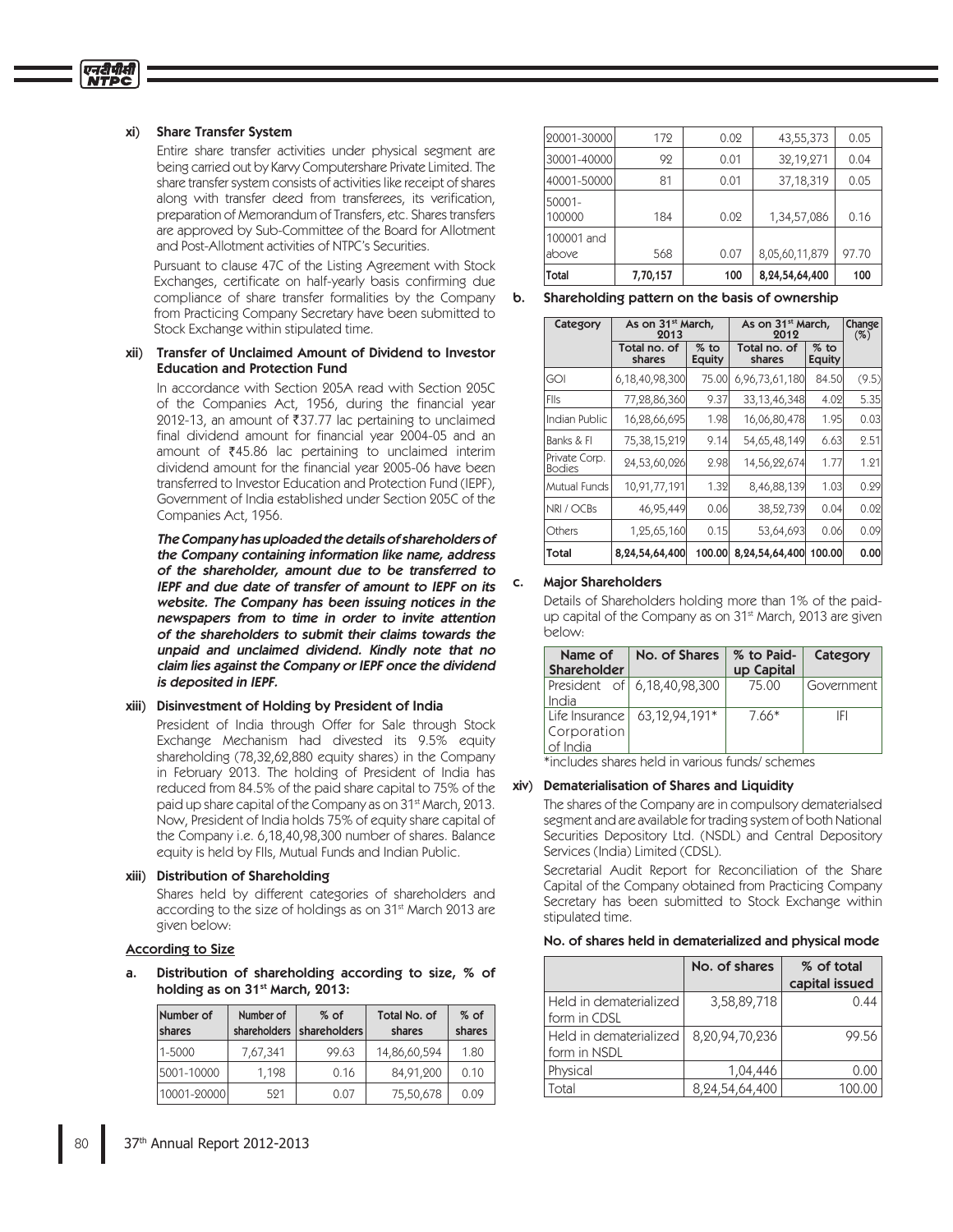## The names and addresses of the Depositories are as under:

- 1. National Securities Depository Ltd. Trade World, 4<sup>th</sup> Floor Kamala Mills Compound Senapathi Bapat Marg, Lower Parel, Mumbai-400 013
- 2. Central Depository Services (India) Limited Phiroze Jeejeebhoy Towers 28<sup>th</sup> Floor, Dalal Street, Mumbai-400 023

#### xv) Demat Suspense Account:

Details (in aggregate) of shares in the suspense account opened and maintained after Initial Public Offering and Further Public Offering of Equity Shares of NTPC as on 31st March, 2013 is furnished below:

#### Details of "NTPC LIMITED – IPO – Unclaimed Shares Demat Suspense Account" (account opened and maintained after IPO):

| <b>Opening Bal</b><br>lías on<br>$ 01.04.2012\rangle$ |                     | <b>Requests received Closing Bal</b><br>and Disposed off $ (as on 31.03.2013) $<br>during 2012-13 |               |              |               |
|-------------------------------------------------------|---------------------|---------------------------------------------------------------------------------------------------|---------------|--------------|---------------|
| <b>Cases</b>                                          | <b>Shares Cases</b> |                                                                                                   | <b>Shares</b> | <b>Cases</b> | <b>Shares</b> |
| 180                                                   | 31.939              |                                                                                                   | 214           | 179          | 31.725        |

Details of "NTPC LIMITED – FPO Unclaimed Shares Demat Suspense Account" (account opened and maintained after FPO):

| <b>Opening Bal</b>   |              | Requests received Closing Bal |        |                      |               |
|----------------------|--------------|-------------------------------|--------|----------------------|---------------|
| l(as on              |              | and Disposed off (as on       |        |                      |               |
| $ 01.04.2012\rangle$ |              | during 2012-13                |        | $ 31.03.2013\rangle$ |               |
| <b>Cases</b>         | Shares Cases |                               | Shares | Cases                | <b>Shares</b> |
| 44                   | 6.412        |                               | 2.660  | 127                  | 3.752         |

The voting rights on the shares mentioned in the closing balance of above two accounts shall remain frozen till the rightful owner of such shares claims the shares.

- (xvi) Outstanding GDRs/ ADRs/ Warrants or any Convertible instruments, conversion date and likely impact on equity No GDRs/ADRs/Warrants or any Convertible instruments has been issued by the Company
- xvii) Number of Shares held by the Directors as on  $31<sup>st</sup>$ March, 2013

| <b>Directors</b>         | No. of shares |  |
|--------------------------|---------------|--|
| Shri Arup Roy Choudhury  | 3,190         |  |
| Shri A.K. Singhal        | 10,329        |  |
| Shri I.J. Kapoor         | Nil           |  |
| Shri B.P. Singh          | 2,765         |  |
| Shri N.N. Misra          | 922           |  |
| Shri A.K. Jha            | <b>NIL</b>    |  |
| Shri U.P. Pani           | 922           |  |
| Shri I.C.P. Keshari      | <b>NIL</b>    |  |
| Shri Rakesh Jain         | <b>NIL</b>    |  |
| Shri S.B. Ghosh Dastidar | <b>NIL</b>    |  |
| Shri R.S. Sahoo          | <b>NIL</b>    |  |
| Shri Ajit M. Nimbalkar   | 614           |  |
| Shri S.R. Upadhyay       | <b>NIL</b>    |  |
| Ms. H.A. Daruwalla       | 140           |  |
| Shri A.N. Chatterji      | <b>NIL</b>    |  |
| Prof. Sushil Khanna      | <b>NIL</b>    |  |
| Dr. A. Didar Singh       | 426           |  |

## xviii) Locations of NTPC plants

#### National Capital Region (NCR-HQ)

#### Thermal Power Stations

- $\overline{1}$ Badarpur Thermal Power Station- Badarpur, New Delhi
- ii) National Capital Thermal Power Project- Distt. Gautum Budh Nagar, Uttar Pradesh

## Gas Power Stations

- $\overline{1}$ Anta Gas Power Project - Distt. Baran, Rajasthan
- $\overline{ii}$ Auraiya Gas Power Project - Distt. Auraiya, Uttar Pradesh
- iii) Faridabad Gas Power Project - Distt. Faridabad, Haryana
- $\dot{I}V$ National Capital Power Project- Distt. Gautum Budh Nagar, Uttar Pradesh

## Eastern Region (ER-HQ)- I

## Thermal Power Stations

- $\overline{1}$ Barh Super Thermal Power Project- Distt. Patna, Bihar
- ii) Farakka Super Thermal Power Station - Distt. Murshidabad, West Bengal
- iii) Kahalgaon Super Thermal Power Project- Distt. Bhagalpur, **Bihar**
- $i\vee j$ North Karanpura Super Thermal Power Project - Hazaribagh, Jharkhand

# Eastern Region (ER-HQ)- II

## Thermal Power Stations

- $\overline{1}$ Talcher Super Thermal Power Station- Distt. Angul, Odisha
- ii) Talcher Thermal Power Station- Distt. Angul, Odisha
- iii) Bongaigaon Thermal Power Project, Distt. Kokrajhar, Assam.
- $\dot{I}V$ Darlipalli Super Thermal Power Project, Distt. Sundergarh, Jharsuguda, Odisha

# Northern Region (NR-HQ)

## Thermal Power Stations

- $\overline{1}$ Feroze Gandhi Unchahar Thermal Power Station - Distt. Raebareli, Uttar Pradesh
- $\mathsf{ii}$ ) Rihand Super Thermal Power Project – Distt. Sonebhadra, Uttar Pradesh
- iii) Singrauli Super Thermal Power Station- Distt. Sonebhadra, Uttar Pradesh
- iv) Tanda Thermal Power Station- Distt. Ambedkar Nagar, Uttar Pradesh

#### Southern Region (SR-HQ)

## Thermal Power Stations

- $\ddot{\phantom{1}}$ Ramagundam Super Thermal Power Station- Distt. Karimnagar, Andhra Pradesh
- ii). Simhadri Super Thermal Power Project- Vishakapatnam, Andhra Pradesh
- iii) Kudgi Thermal Power Project, Bijapur, Karnataka

#### Gas Power Stations

i) Rajiv Gandhi Combined Cycle Power Project - Distt. Alappuzha, Kerala

#### Wind Energy Project, Belgaum, Karnataka

#### Western Region (WR-HQ)-I

## Thermal Power Stations

- $\mathbf{i}$ Solapur Super Thermal Power Project - Solapur, Maharashtra
- $\overline{ii}$ Mouda Super Thermal Power Project - Nagpur, Maharashtra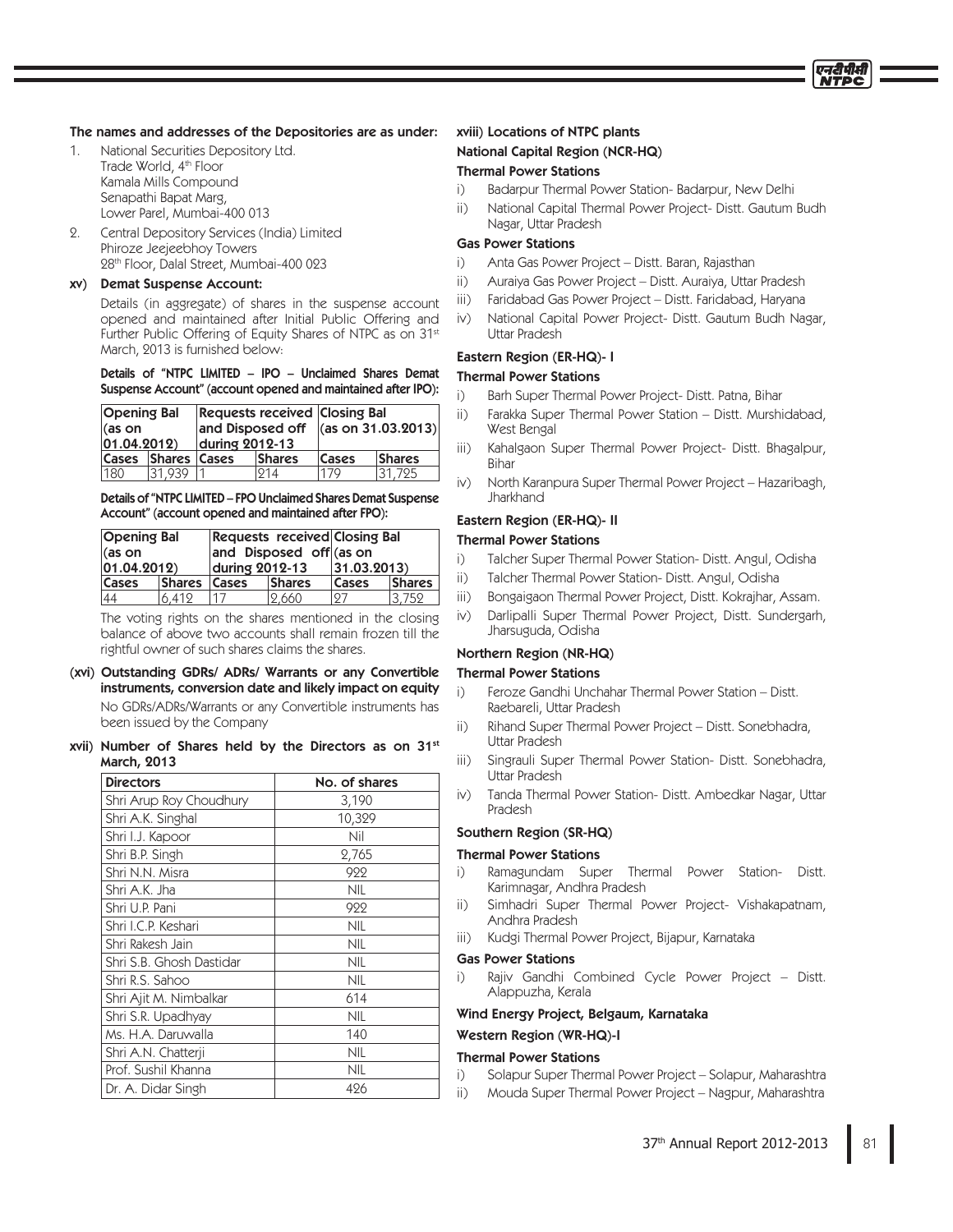## **Gas Power Stations**

एनदीपीसी

- $\overline{1}$ Jhanor Gandhar Gas Power Project-Distt. Bharuch, Gujarat
- $\overline{ii}$ Kawas Gas Power Project- Aditya Nagar, Surat, Gujarat

# Western Region (WR-HQ)-II

## **Thermal Power Stations**

- $i$ Korba Super Thermal Power Station-Distt. Korba, Chhattisgarh
- $\overline{ii}$ Sipat Super Thermal Power Project-Distt. Bilaspur, Chattisgarh
- Vindhyachal Super Thermal Power Station- Distt. Sidhi,  $iii)$ Madhya Pradesh
- iv) Gadarwara Super Thermal Power Project, Kandeli-Narsinghpur, Madhya Pradesh
- Lara Super Thermal Power Project, Distt. Raigarh, Chattisgarh
- Khargone Super Thermal Power Project, Khargone, Madhya  $Vi$ ) Pradesh
- $Vi<sub>i</sub>$ ) Barethi Super Thermal Power Project, Chattarpur, Madhya Pradesh

#### **HYDRO POWER PROJECTS**

- Koldam Hydro Power Project Distt. Bilaspur, Himachal i) Pradesh
- Tapovan Vishnugad Hydro Power Project Distt. Chamoli, Uttarakhand
- Loharinag- Pala Hydro Power Project- Distt. Uttarkashi, iii) Uttarakhand
- $\mathsf{iv})$ Rupsiyabagar Khasiabara Hydro Power Project – Distt. Pithoragarh, Uttarakhand
- Kolodyne-II Hydro Power Project, Lawngtlai, Mizoram V)

## JOINT VENTURE POWER PROJECTS

# **Thermal Power Stations**

- Rourkela CPP-II Distt. Sundargarh, Odisha  $\overline{1}$
- Durgapur CPP-II Distt. Burdwan, West Bengal  $\mathsf{ii}$
- Bhilai CPP Bhilai (East), Chattisgarh iii)
- $\mathsf{iv}$ Ratnagiri Power Project - Distt. Ratnagiri, Maharashtra
- Vallur Thermal Power Project Chennai, Tamil Nadu V)
- Indira Gandhi Super Thermal Power Project Distt. Jhajjar, vi) Haryana
- vii) Meja Super Thermal Power Project Tehsil Meja, Allahabad
- viii) Nabinagar Super Thermal Power Project Distt. Aurangabad, Nabinagar, Bihar

#### **Overseas Joint Venture Projects Thermal Power Stations**

- Trincomalee Power Project, Trincomalee, Srilanka  $\overline{1}$
- Power Project at Khulna, Bangladesh ii)

#### Non - Mandatory Requirements

Besides the mandatory requirements as mentioned in preceeding pages, the status of compliance with non-mandatory requirements of Clause 49 of the Listing Agreement is provided below:

Place: New Delhi

Date: 10th May 2013

- The Board: The Company is headed by an Executive Chairman. No Independent Director has been appointed for the period  $1_{-}$ exceeding, in the aggregate, a period of nine years, on the Board of the Company.
- Remuneration Committee: Please refer to para 3.3 of this Report.  $\mathcal{Q}_{\cdot}$
- 3. **Shareholder Rights**: The quarterly financial results of the Company are published in leading newspapers as mentioned under heading 'Means of Communication' and also hosted on the website of the Company. These results are not separately circulated. Significant events have been disclosed on the Company website: www.ntpc.co.in under "Announcements" in the "Investors" section.
- Audit Qualification: It is always Company's endeavour to present unqualified financial statements. 4.

## POWER PROJECTS UNDER SUBSIDIARY COMPANIES

#### **Thermal Power Projects**

- Muzaffarpur Thermal Power Station, Muzaffarpur, Bihar  $\overline{1}$
- Nabinagar Thermal Power Project, Distt. Aurangabad, ii) Nabinagar, Bihar (in JV with Railways)

### **Hydro Power Projects**

- Lata Tapovan Hydro Power Projects Distt. Chamoli,  $i)$ Uttarakhand
- $\overline{ii}$ Rammam Hydro Project - III- Distt. Darjeeling, West Bengal

## **COAL MINING SITES**

- $i)$ Pakri Barwadih Coal Mining Project, Hazaribagh, Jharkhand
- ii) Chatti-Bariatu Coal Mining Project, Hazaribag, Jharkhand
- iii) Kerandari Coal Mining Project, Hazaribagh, Jharkhand
- Talaipalli Coal Mining Project, Raigarh, Chattisgarh  $iv)$
- Dulanga Coal Mining Project, Sundargarh, Odisha V)

#### xix) Address for correspondence:

NTPC Bhawan, SCOPE Complex 7, Institutional Area, Lodi Road, New Delhi - 110003

The phone numbers and e-mail reference for communication are given below:

|                                                                        | Telephone No.        | Fax No.   |  |
|------------------------------------------------------------------------|----------------------|-----------|--|
| Registered Office                                                      | 2436 0100            | 2436 1018 |  |
| <b>Investor Services Department</b>                                    | 2436 7072            | 2436 1724 |  |
| E- mail id                                                             | isd@ntpc.co.in       |           |  |
| Public Spokesperson<br>Shri G.K. Sadhu<br>Executive Director (Finance) | 2436 6278            | 24361982  |  |
| E-mail id                                                              | sadhugk@yahoo.co.in  |           |  |
| Company Secretary<br>Shri Anil Kumar Rastogi                           | 2436 0071            | 2436 0241 |  |
| E-mail id                                                              | akrastogi@ntpc.co.in |           |  |
| E-mail ID (exclusive) for<br>redressal of investors<br>complaints      | isd@ntpc.co.in       |           |  |

For and on behalf of Board of Directors



(Arup Roy Choudhury) **Chairman & Managing Director** 

#### **ANNEX-1**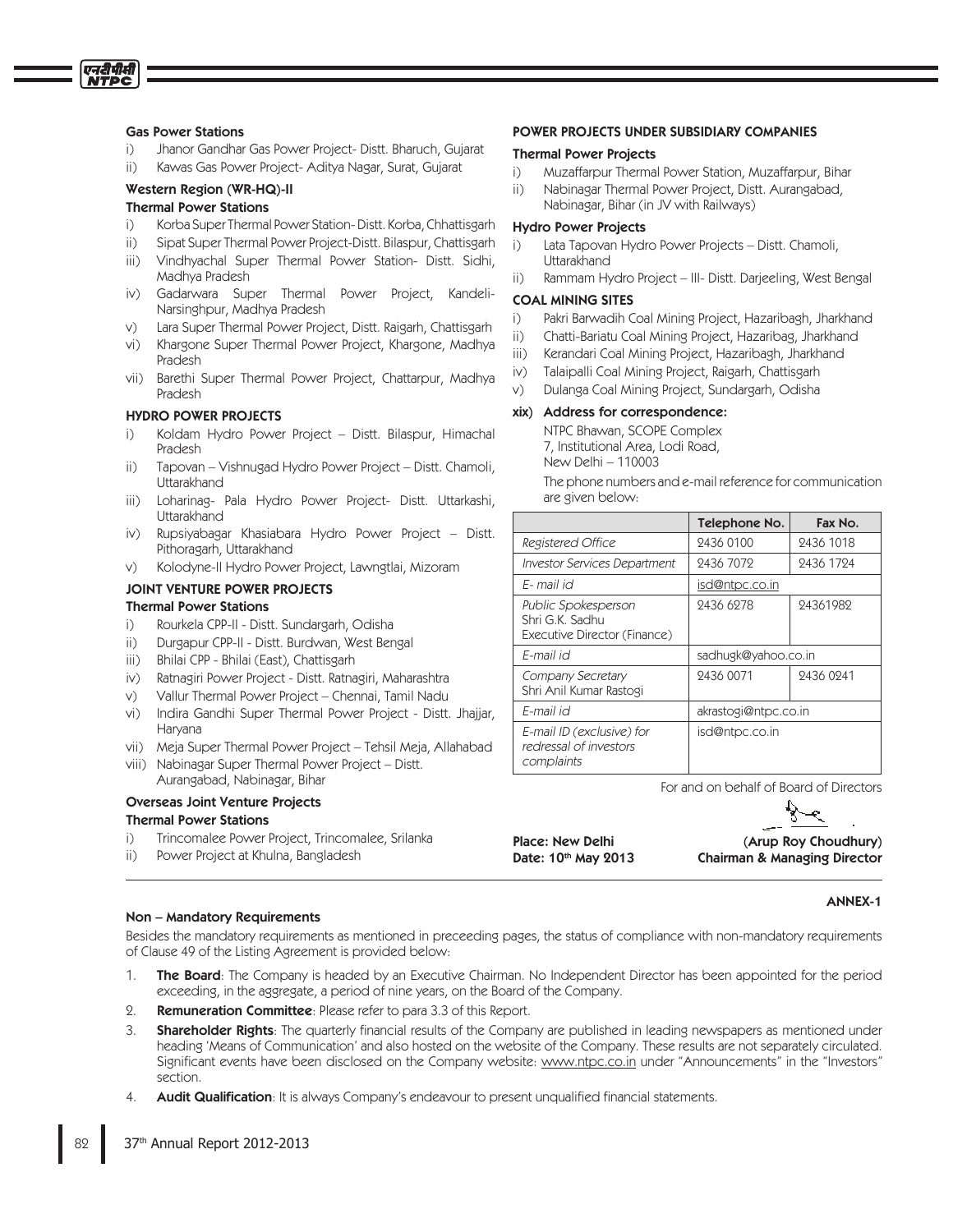- 5. Training to Board Members: The Board of Directors have the responsibility of strategic supervision of the Company and undertake periodic review of various matters including performance of various stations, construction of power projects, capacity expansion programme in line with targets set-up by Ministry of Power, resource mobilisation, etc. In order to fulfil this role, the Board of Directors undergo training from time to time. The Board of Directors are fully briefed on all business related matters, risk assessment and mitigating procedures and new initiatives proposed by the Company. Directors are also briefed on changes/developments in Indian as well as international corporate and industry scenario including those pertaining to the statutes/legislation and economic environment. In addition, Directors are being imparted training organised by the Company and other agencies/ institutions etc which enables them to appreciate specific requirements of Power Sector as well as those of the Company. The Company has Board approved Training Policy in place for its members which aims at building leadership, qualities and providing a platform to share the knowledge, skills and experience gained by the Directors.
- 6. Mechanism for evaluating non-executive Board Members: Non-executive Board Members (Independent Directors) of NTPC are appointed by the Search Committee of the Government of India for a tenure of three years at a time. Their performance is also evaluated by the Search Committee of the Government of India and based on their performance; they are considered for re-appointment on the Board.
- 7. Whistle Blower Policy: The Company has not adopted any separate "Whistle Blower" policy. However, under the provisions of "Fraud Prevention Policy" adopted by the Company, a Whistle Blower Mechanism is in place for reporting of fraud or suspected fraud involving employees of the Company as well as representatives of vendors, suppliers, contractors, consultants, service provider or any other party doing any type of business with NTPC. The mechanism for prevention of fraud is also provided in the policy. All reports of fraud or suspected fraud are investigated with utmost speed.

## Annex-II

## Schedule of Compliances with Presidential Directive issued during the financial year 2012-13 and during last three years preceding the financial year 2012-13:

| <b>Year</b> | <b>Content of Presidential Directives</b>                                                                                                                                                                                                                                                                                                                                                                  | Compliance                                                                                                                                                                                                                                                                                                                                                                                                                                                                                                                                                                                                                                                                                                                                                                                                                                                                                                                                                                                                                                                   |  |
|-------------|------------------------------------------------------------------------------------------------------------------------------------------------------------------------------------------------------------------------------------------------------------------------------------------------------------------------------------------------------------------------------------------------------------|--------------------------------------------------------------------------------------------------------------------------------------------------------------------------------------------------------------------------------------------------------------------------------------------------------------------------------------------------------------------------------------------------------------------------------------------------------------------------------------------------------------------------------------------------------------------------------------------------------------------------------------------------------------------------------------------------------------------------------------------------------------------------------------------------------------------------------------------------------------------------------------------------------------------------------------------------------------------------------------------------------------------------------------------------------------|--|
| 2012-13     | <b>NIL</b>                                                                                                                                                                                                                                                                                                                                                                                                 | <b>NIL</b>                                                                                                                                                                                                                                                                                                                                                                                                                                                                                                                                                                                                                                                                                                                                                                                                                                                                                                                                                                                                                                                   |  |
| 2011-12     | <b>NIL</b>                                                                                                                                                                                                                                                                                                                                                                                                 | <b>NIL</b>                                                                                                                                                                                                                                                                                                                                                                                                                                                                                                                                                                                                                                                                                                                                                                                                                                                                                                                                                                                                                                                   |  |
| 2010-11     | 1. Vide<br>Presidential<br>Directive<br>No.11/2/2010-Th-1 dated 10th January,<br>2011, Government of India had directed<br>NTPC for induction of supercritical<br>technology (with stipulation of Phased<br>Manufacturing Programme) through Bulk<br>ordering of nine 800 MW generating<br>units by NTPC Limited as per road map<br>given in the aforesaid directive.                                      | In line with the Presidential Directive, tenders for Steam Generator (SG) package and<br>Steam Turbine Generator (STG) package for 800 MW units were invited separately for Lara,<br>Darlipali, Gajmara and Kudgi project on International Competitive Bidding basis on<br>4.02.2011 following two-stage bidding process. The award of Contract for SG and STG<br>Packages have been placed for Kudgi (3x800 MW) and Lara (2X800 MW) projects. In view<br>of difficulty being faced in getting land for Gajmara project, in place of Gajmara, award of<br>contracts for SG and STG packages have been placed for Gadarwara (2X800MW) project.<br>Award of contracts for Darlipalli project could not be placed in absence of investment<br>approval, environment clearance and physical possession of land. Further, the bid validity<br>of M/s BGR who was selected for award of STG package for Darlipalli expired on 09.03.2013.                                                                                                                          |  |
| 2009-10     | 1. Vide Presidential Directive No.8/3/2002-<br>TH.II (Vol.IV) dated 04.09.2009 read<br>with letter of even no. dated 07.10.2009,<br>Government of India had directed NTPC<br>for induction of supercritical technology<br>through bulk ordering of eleven 660<br>MW generating units by NTPC for itself<br>and on behalf of its Joint Venture<br>Companies and on behalf of Damodar<br>Valley Corporation. | In line with the Presidential Directive, tenders for Steam Generator (SG) package and Steam<br>Turbine Generator (STG) package for 660 MW units were invited separately on International<br>Competitive Bidding basis on 16.10.2009, following two stage bidding process (i.e within<br>the stipulated period of 45 days from issuance of MOP letter dated 04.09.2009).<br>In SG package, one disqualified bidder filed a writ petition in the High Court of Delhi.<br>NTPC challenged the decision of High Court in Hon'ble Supreme Court of India, which<br>subsequently gave the judgment in favour of NTPC. Accordingly, after opening price bid,<br>award of contract for Mouda (2X660MW) and Solapur (2x660MW) have been placed.<br>Award of Contracts for Meja (2x660 MW) have been placed by Meja Urja Nigam Private<br>Limited and that for Nabinagar (3x660 MW) have been placed by Nabinagar Power<br>Generating Company Private Limited. Further, award of contracts for Raghunathpur project<br>have been placed by Damodar Valley Corporation. |  |
|             | 2. Vide Presidential Directive No. 5/5/2004-<br>Th.II dated 03.07.2009, Government of<br>India permitted NTPC for winding up of<br>Pipavav Power Development Company<br>Limited (PPDCL) through striking off the<br>name of PPDCL under Section 560 of the<br>Companies Act, 1956.                                                                                                                         | Registrar of Companies, through its letter dated 28.01.2011, has informed that the name<br>of Pipavav Power Development Company Limited has been struck off from the Register of<br>Registrar of Companies, NCT of Delhi & Haryana pursuant to Section 560 of the Companies<br>Act, 1956 and the said Company stands dissolved.                                                                                                                                                                                                                                                                                                                                                                                                                                                                                                                                                                                                                                                                                                                              |  |
|             | 3. Contract relating to Main Plant Package<br>for Barh Super Thermal Power Project,<br>Stage-I (3x660 MW) awarded on<br>Technopromexport, Russia by NTPC<br>Limited                                                                                                                                                                                                                                        | NTPC is implementing Main Plant Package Part-A (Steam Generator & Auxiliaries) for Barh<br>Super Thermal Power Project Stage-I (3x660MW) through Technopromexport, Russia.<br>MOP/GOI furnished decision of Cabinet Committee on Infrastructure (CCI) vide its letter<br>dated 28.05.2010 directing NTPC to take all necessary actions for the early completion<br>of the project in view of the CCI decision. In line with the directive, discussions were<br>held between NTPC and Technopromexport, Russia and after taking approval from the<br>competent authority, necessary amendments to Contracts have also been issued on<br>29.10.2010 for implementation of Barh STPP Stage-I.                                                                                                                                                                                                                                                                                                                                                                   |  |